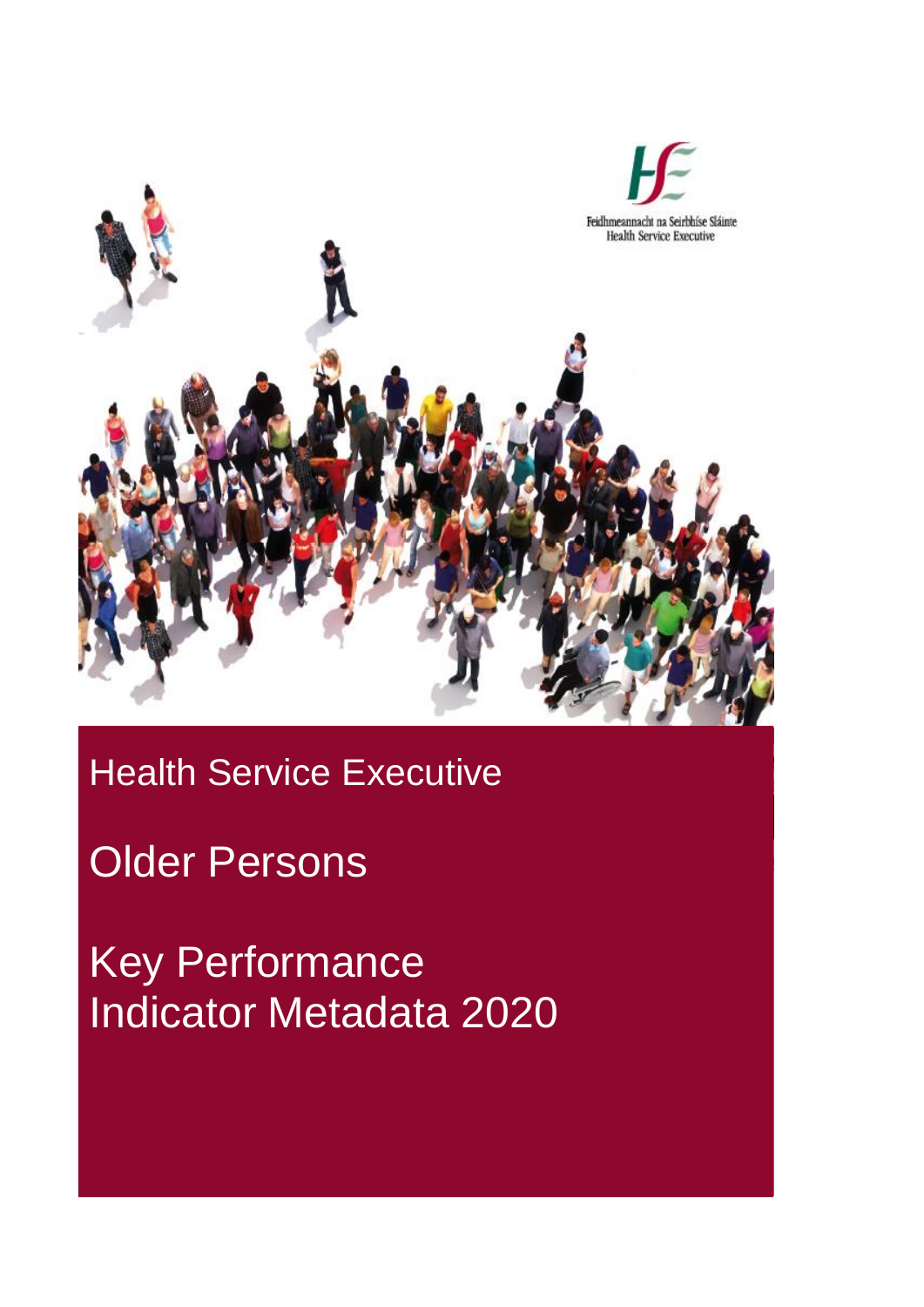|                  | <b>Home Support</b>                                          |                                                                                                                                                                                                                                                                                                                                                                                                                                                                                                                                                                                                                                                                                                                                                                                                                                                                                            |  |  |
|------------------|--------------------------------------------------------------|--------------------------------------------------------------------------------------------------------------------------------------------------------------------------------------------------------------------------------------------------------------------------------------------------------------------------------------------------------------------------------------------------------------------------------------------------------------------------------------------------------------------------------------------------------------------------------------------------------------------------------------------------------------------------------------------------------------------------------------------------------------------------------------------------------------------------------------------------------------------------------------------|--|--|
| $\mathbf{1}$     | <b>KPI Title</b>                                             | OP53 - No. of home support hours provided (excluding provision of hours from Intensive Home Care Packages (IHCPs))                                                                                                                                                                                                                                                                                                                                                                                                                                                                                                                                                                                                                                                                                                                                                                         |  |  |
| 1a               | <b>KPI Short Title</b>                                       | Home Support Hours Provided                                                                                                                                                                                                                                                                                                                                                                                                                                                                                                                                                                                                                                                                                                                                                                                                                                                                |  |  |
| $\overline{2}$   | <b>KPI Description</b>                                       | The Home Support Service for Older People provides personal and/or essential domestic care to dependent people to support<br>them to live at home. It should support and complement the informal care already being provided. The total number of home<br>support hours delivered through home visits by home help workers employed by HSE and funded from the Home Care Budget<br>SOP or providers receiving funding from the HSE from the Home Support Budget SOP including paid leave for these staff<br>(excluding provision of home support hours from IHCPs) during the reporting period (1 calendar month). This includes hours<br>provided to Older People, Disabilities and Others (to include Mental Health and Children and Families Services) funded from the<br>Home Support allocation (Single Funding)                                                                      |  |  |
| 3                | <b>KPI Rationale</b>                                         | Provide information on the usage of home support hours in the community and facilitate adjustment, if required, of service activity<br>to achieve targets and live within the available resources.                                                                                                                                                                                                                                                                                                                                                                                                                                                                                                                                                                                                                                                                                         |  |  |
| За               | <b>Indicator Classification</b>                              | National Scorecard Quadrant - Access                                                                                                                                                                                                                                                                                                                                                                                                                                                                                                                                                                                                                                                                                                                                                                                                                                                       |  |  |
| $\overline{4}$   | <b>National Target</b>                                       | National Service Plan 2020 Cumulative target: 18.67m hours CHO 1: 1.79m hrs; CHO 2: 2.05m hrs; CHO 3: 1.54m hrs; CHO 4:<br>2.82m hrs; CHO 5: 2.03m hrs; CHO 6: 1.43m hrs; CHO 7: 2.17m hrs; CHO 8: 1.79mhrs; CHO 9: 3.02m hrs                                                                                                                                                                                                                                                                                                                                                                                                                                                                                                                                                                                                                                                              |  |  |
| 4a               | <b>Target</b>                                                | The target for home support hours is allocated across each CHO to LHO level and profiled across the 12-months of 2020 on a<br>calendar month basis i.e. Jan target is for 31-days, Feb 29-days, June 30-days etc. with the exception of CHOs 1, & 4 where<br>adjustments are made to the targets to reflect payroll schedules in these areas. January: 1,540,717, February: 1,423,143,<br>March: 1,563,174, April: 1,517,341, May: 1,559,610, June: 1,604,469, July: 1,559,610, August: 1,568,180, September: 1,653,861,<br>October: 1,563,610, November: 1,536,307, December: 1,579,978                                                                                                                                                                                                                                                                                                   |  |  |
| 4b               | <b>Volume Metrics</b>                                        |                                                                                                                                                                                                                                                                                                                                                                                                                                                                                                                                                                                                                                                                                                                                                                                                                                                                                            |  |  |
| 5                | <b>KPI Calculation</b>                                       | The number of home support hours delivered to clients in a calendar month from the Home Support Budget SOP including any<br>paid hours for annual, sick or other leave.                                                                                                                                                                                                                                                                                                                                                                                                                                                                                                                                                                                                                                                                                                                    |  |  |
| $\boldsymbol{6}$ | <b>Data Source</b>                                           | Home Support records held at LHO level. populated CIF template is submitted by LHO to the BIU.                                                                                                                                                                                                                                                                                                                                                                                                                                                                                                                                                                                                                                                                                                                                                                                             |  |  |
| 6a               | Data Sign Off<br><b>Data Quality Issues</b>                  | Head of Social Care                                                                                                                                                                                                                                                                                                                                                                                                                                                                                                                                                                                                                                                                                                                                                                                                                                                                        |  |  |
| 6b               |                                                              | Data quality issues are addressed as they arise.                                                                                                                                                                                                                                                                                                                                                                                                                                                                                                                                                                                                                                                                                                                                                                                                                                           |  |  |
| 7                | <b>Data Collection Frequency</b>                             | Monthly                                                                                                                                                                                                                                                                                                                                                                                                                                                                                                                                                                                                                                                                                                                                                                                                                                                                                    |  |  |
| 8                | <b>Tracer Conditions</b>                                     | Any person may apply on the appropriate form to be considered for a Home Support service. Where an applicant cannot<br>complete the form him/herself an application/referral may be made on behalf of an applicant by a family member, friend, carer or<br>healthcare worker. Current legislation in relation to the Home Support service does not distinguish between people with limited<br>and people with full eligibility. Therefore, in the context of current legislation the Department of Health has confirmed that access<br>to Home Support services should be based on assessed care needs. The vast majority of beneficiaries of the Home Support<br>service will be older people i.e. aged 65yrs or over. However, there will be flexibility in relation to applications from people aged<br>less than 65yrs whose assessed needs are best met by Services for Older People. |  |  |
| 9                | <b>Minimum Data Set MDS</b>                                  | Application Form followed by Care Needs assessment and a Home Support plan with a schedule of services.                                                                                                                                                                                                                                                                                                                                                                                                                                                                                                                                                                                                                                                                                                                                                                                    |  |  |
| 10               | <b>International Comparison</b>                              | No                                                                                                                                                                                                                                                                                                                                                                                                                                                                                                                                                                                                                                                                                                                                                                                                                                                                                         |  |  |
| 11               | <b>KPI Monitoring</b>                                        | Monthly                                                                                                                                                                                                                                                                                                                                                                                                                                                                                                                                                                                                                                                                                                                                                                                                                                                                                    |  |  |
| 12               | <b>KPI Reporting Frequency</b>                               | Monthly                                                                                                                                                                                                                                                                                                                                                                                                                                                                                                                                                                                                                                                                                                                                                                                                                                                                                    |  |  |
| 13<br>14         | <b>KPI Report Period</b><br><b>KPI Reporting Aggregation</b> | Current (e.g. daily data reported on the same day of activity, monthly data reported within the same month of activity)<br>National/CHO/ LHO Area                                                                                                                                                                                                                                                                                                                                                                                                                                                                                                                                                                                                                                                                                                                                          |  |  |
| 15               | <b>KPI</b> is reported in which<br>reports?                  | Annual Report/NSP/Performance Profile/MDR                                                                                                                                                                                                                                                                                                                                                                                                                                                                                                                                                                                                                                                                                                                                                                                                                                                  |  |  |
| 16               | Web link to data                                             | http://www.hse.ie/eng/services/publications/performancereports/                                                                                                                                                                                                                                                                                                                                                                                                                                                                                                                                                                                                                                                                                                                                                                                                                            |  |  |
| 17               | <b>Additional Information</b>                                | Is the data for this KPI available through Corporate Information Facility (CIF)?<br>Yes                                                                                                                                                                                                                                                                                                                                                                                                                                                                                                                                                                                                                                                                                                                                                                                                    |  |  |
|                  | <b>KPI owner/lead for</b><br>implementation                  | Kathleen Jordan, Interim General Manager, Home Support Services<br>kathleenc.jordan@hse.ie                                                                                                                                                                                                                                                                                                                                                                                                                                                                                                                                                                                                                                                                                                                                                                                                 |  |  |
|                  | PBI data support<br>Governance/sign off                      | Niamh Doyle, National Data Analyst, Older Persons niamhm.doyle@hse.ie<br>Sandra Tuohy, A.N.D. - Head of Operations & Service Improvement Services for Older People                                                                                                                                                                                                                                                                                                                                                                                                                                                                                                                                                                                                                                                                                                                         |  |  |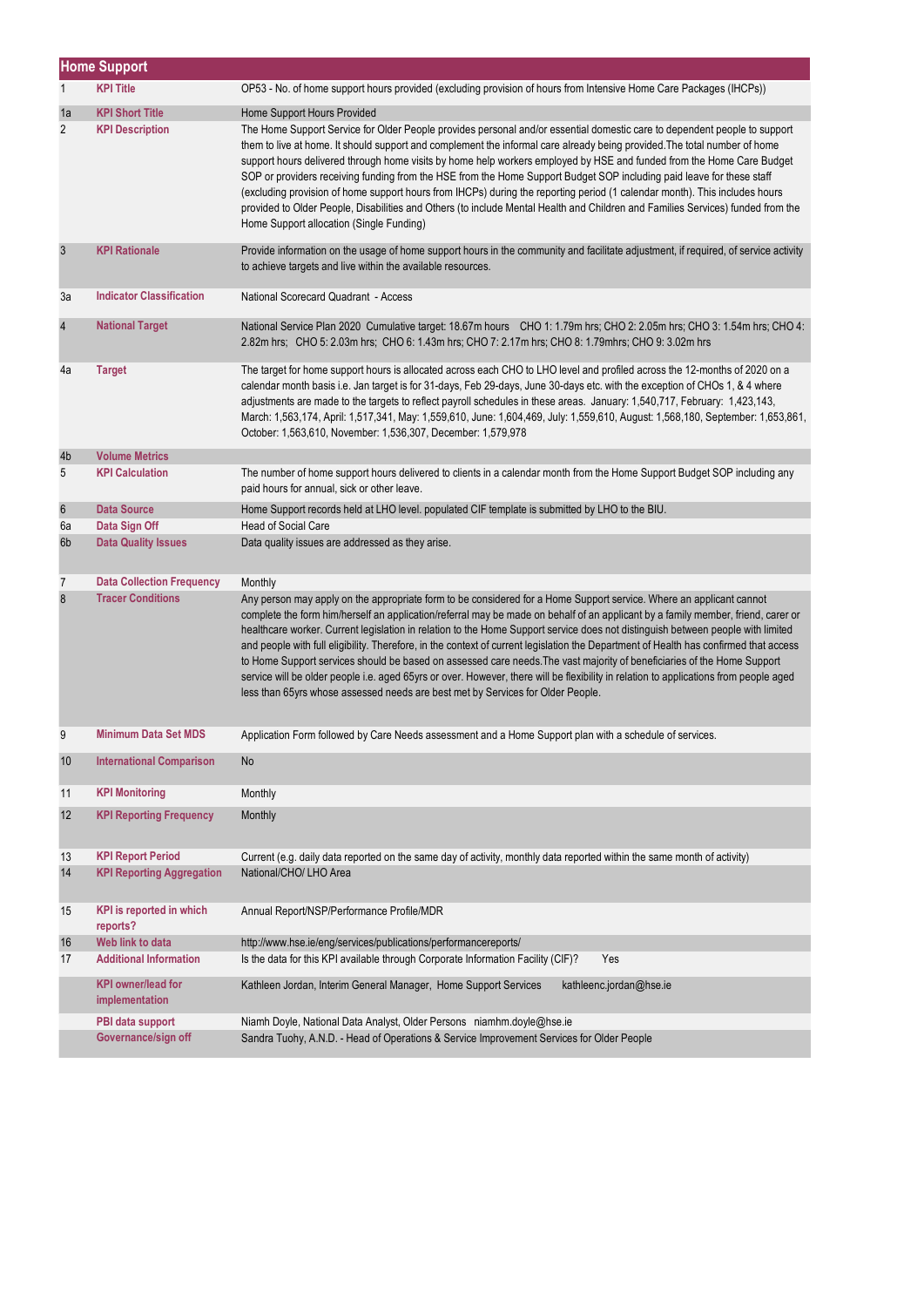|                  | <b>Home Support</b>                         |                                                                                                                                                                                                                                                                                                                                                                                                                                                                                                                                                                                                                                                                                                                                                                                                                                                                                            |  |
|------------------|---------------------------------------------|--------------------------------------------------------------------------------------------------------------------------------------------------------------------------------------------------------------------------------------------------------------------------------------------------------------------------------------------------------------------------------------------------------------------------------------------------------------------------------------------------------------------------------------------------------------------------------------------------------------------------------------------------------------------------------------------------------------------------------------------------------------------------------------------------------------------------------------------------------------------------------------------|--|
| $\mathbf{1}$     | <b>KPI Title</b>                            | OP54 - No. of people in receipt of Home Support (excluding provision from Intensive Home Care Packages) - each person<br>counted once only                                                                                                                                                                                                                                                                                                                                                                                                                                                                                                                                                                                                                                                                                                                                                 |  |
| 1a               | <b>KPI Short Title</b>                      | No. in receipt of Home Support(excluding IHCPs)                                                                                                                                                                                                                                                                                                                                                                                                                                                                                                                                                                                                                                                                                                                                                                                                                                            |  |
| $\overline{2}$   | <b>KPI Description</b>                      | The number of people in receipt of a Home Support service on the last day of the month, categorised by care group (Older<br>People, Disabilities, and Others (to include Mental Health and Children and Families Services) whose hours are funded from the<br>Services for Older People Home Support Budget (Single Funding) This includes clients where the service is provided directly by<br>HSE staff or indirectly by external (not for profit/for profit) providers and excludes clients who are only in receipt of Intensive Home<br>Support Packages. Each client is to be counted in one care group only (where the majority of service is delivered). Home<br>Support services provide personal and/or essential domestic care to dependent people to support them to live at home. It should<br>support and complement the informal care already being provided.                |  |
| 3                | <b>KPI Rationale</b>                        | This metric provides information on the usage of home support hours and the number of people supported by the HSE to remain<br>at home.                                                                                                                                                                                                                                                                                                                                                                                                                                                                                                                                                                                                                                                                                                                                                    |  |
| За               | <b>Indicator Classification</b>             | National Scorecard Quadrant - Access                                                                                                                                                                                                                                                                                                                                                                                                                                                                                                                                                                                                                                                                                                                                                                                                                                                       |  |
| $\overline{4}$   | <b>National Target</b>                      | National Service Plan 2020 point in time year end expected activity - 53,475. CHO 1: 4,100; CHO 2: 6,195; CHO 3: 4,575; CHO<br>4: 9,165; CHO 5: 6,040; CHO 6: 4,445; CHO 7: 6,470; CHO 8: 5,600; CHO 9: 6,885. This metric is point in time only and cannot<br>be aggregated.                                                                                                                                                                                                                                                                                                                                                                                                                                                                                                                                                                                                              |  |
| 4a               | <b>Target</b>                               | January 52,555, February 52,735, March 52,955, April, 52,955, May 52,955, June 52,955, July 52,955, August 52,955,<br>September 52,955, October 53,115, November 53,275, December 53,475                                                                                                                                                                                                                                                                                                                                                                                                                                                                                                                                                                                                                                                                                                   |  |
| 4b               | <b>Volume Metrics</b>                       |                                                                                                                                                                                                                                                                                                                                                                                                                                                                                                                                                                                                                                                                                                                                                                                                                                                                                            |  |
| 5                | <b>KPI Calculation</b>                      | The total number of people receiving home support hours (excluding provision from IHCPs) in the LHO on the last day of the<br>reporting month.                                                                                                                                                                                                                                                                                                                                                                                                                                                                                                                                                                                                                                                                                                                                             |  |
| $\boldsymbol{6}$ | <b>Data Source</b>                          | Home Support records held at LHO level. Populated CIF template is submitted by LHO to the BIU                                                                                                                                                                                                                                                                                                                                                                                                                                                                                                                                                                                                                                                                                                                                                                                              |  |
| 6a               | Data Sign Off                               | <b>Head of Social Care</b>                                                                                                                                                                                                                                                                                                                                                                                                                                                                                                                                                                                                                                                                                                                                                                                                                                                                 |  |
| 6b               | <b>Data Quality Issues</b>                  | Data quality issues are addressed as they arise.                                                                                                                                                                                                                                                                                                                                                                                                                                                                                                                                                                                                                                                                                                                                                                                                                                           |  |
| $\overline{7}$   | <b>Data Collection Frequency</b>            | Monthly                                                                                                                                                                                                                                                                                                                                                                                                                                                                                                                                                                                                                                                                                                                                                                                                                                                                                    |  |
| 8                | <b>Tracer Conditions</b>                    | Any person may apply on the appropriate form to be considered for a Home Support service. Where an applicant cannot<br>complete the form him/herself an application/referral may be made on behalf of an applicant by a family member, friend, carer or<br>healthcare worker. Current legislation in relation to the Home Support service does not distinguish between people with limited<br>and people with full eligibility. Therefore, in the context of current legislation the Department of Health has confirmed that access<br>to Home Support services should be based on assessed care needs. The vast majority of beneficiaries of the Home Support<br>service will be older people i.e. aged 65yrs or over. However, there will be flexibility in relation to applications from people aged<br>less than 65yrs whose assessed needs are best met by Services for Older People. |  |
| 9                | <b>Minimum Data Set MDS</b>                 | Application Form followed by Care Needs assessment and a Home Support care plan with a schedule of services                                                                                                                                                                                                                                                                                                                                                                                                                                                                                                                                                                                                                                                                                                                                                                                |  |
| 10               | <b>International Comparison</b>             | No                                                                                                                                                                                                                                                                                                                                                                                                                                                                                                                                                                                                                                                                                                                                                                                                                                                                                         |  |
| 11               | <b>KPI Monitoring</b>                       | Monthly                                                                                                                                                                                                                                                                                                                                                                                                                                                                                                                                                                                                                                                                                                                                                                                                                                                                                    |  |
| 12               | <b>KPI Reporting Frequency</b>              | Monthly                                                                                                                                                                                                                                                                                                                                                                                                                                                                                                                                                                                                                                                                                                                                                                                                                                                                                    |  |
| 13               | <b>KPI Report Period</b>                    | Current (e.g. daily data reported on the same day of activity, monthly data reported within the same month of activity)                                                                                                                                                                                                                                                                                                                                                                                                                                                                                                                                                                                                                                                                                                                                                                    |  |
| 14               | <b>KPI Reporting Aggregation</b>            | National/CHO/ LHO Area                                                                                                                                                                                                                                                                                                                                                                                                                                                                                                                                                                                                                                                                                                                                                                                                                                                                     |  |
| 15               | <b>KPI</b> is reported in which<br>reports? | NSP/Annual Report/Performance Profile/MDR                                                                                                                                                                                                                                                                                                                                                                                                                                                                                                                                                                                                                                                                                                                                                                                                                                                  |  |
| 16               | Web link to data                            | http://www.hse.ie/eng/services/publications/performancereports/                                                                                                                                                                                                                                                                                                                                                                                                                                                                                                                                                                                                                                                                                                                                                                                                                            |  |
| 17               | <b>Additional Information</b>               | Is the data for this KPI available through Corporate Information Facility (CIF)?<br>Yes                                                                                                                                                                                                                                                                                                                                                                                                                                                                                                                                                                                                                                                                                                                                                                                                    |  |
|                  | <b>KPI owner/lead for</b><br>implementation | Kathleen Jordan, Interim General Manager, Home Support Service<br>kathleenc.jordan@hse.ie                                                                                                                                                                                                                                                                                                                                                                                                                                                                                                                                                                                                                                                                                                                                                                                                  |  |
|                  | PBI data support                            | Niamh Doyle, National Data Analyst, Older Persons niamhm.doyle@hse.ie                                                                                                                                                                                                                                                                                                                                                                                                                                                                                                                                                                                                                                                                                                                                                                                                                      |  |
|                  | Governance/sign off                         | Sandra Tuohy, A.N.D. - Head of Operations & Service Improvement Services for Older People                                                                                                                                                                                                                                                                                                                                                                                                                                                                                                                                                                                                                                                                                                                                                                                                  |  |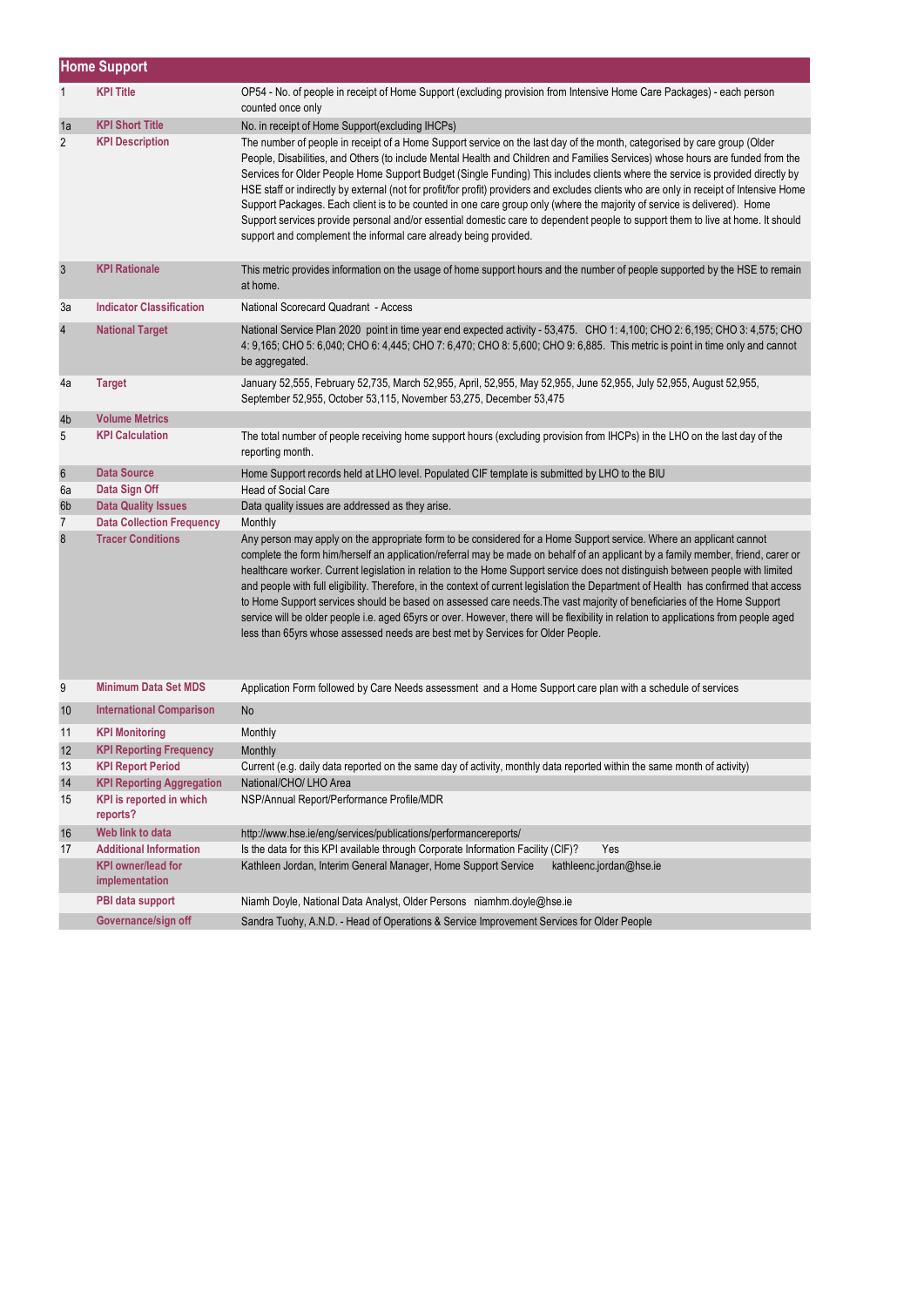|                | <b>IHCP</b>                                 |                                                                                                                                                                                                                                                                                                                                                                                                                                                                                                                                                                                                                                                                                                                                                                                                                                                                                                                                                                  |  |
|----------------|---------------------------------------------|------------------------------------------------------------------------------------------------------------------------------------------------------------------------------------------------------------------------------------------------------------------------------------------------------------------------------------------------------------------------------------------------------------------------------------------------------------------------------------------------------------------------------------------------------------------------------------------------------------------------------------------------------------------------------------------------------------------------------------------------------------------------------------------------------------------------------------------------------------------------------------------------------------------------------------------------------------------|--|
| $\mathbf{1}$   | <b>KPI Title</b>                            | OP51 No. of home support hours provided from Intensive Home Care Packages (IHCPs)                                                                                                                                                                                                                                                                                                                                                                                                                                                                                                                                                                                                                                                                                                                                                                                                                                                                                |  |
| 1a             | <b>KPI Short Title</b>                      | Home Support Hours - IHCPs                                                                                                                                                                                                                                                                                                                                                                                                                                                                                                                                                                                                                                                                                                                                                                                                                                                                                                                                       |  |
| $\overline{2}$ | <b>KPI Description</b>                      | An Intensive Home Care Package consists of community services and supports which may be provided to clients with higher<br>levels of assessed care needs or complexity, in receipt of a high value of supports in the community to: a) return home from<br>hospital or residential care or b) prevent attendance/admission to A&E/Acute Hospital or c) prevent or delay admission to long<br>term residential care The total number of home support hours delivered through home visits by home support workers employed<br>by HSE and funded from the Intensive Home Care Budget SOP or providers receiving funding from the HSE from the Intensive<br>Home Care Budget SOP including paid leave for these staff during the reporting period (1 calendar month).                                                                                                                                                                                                |  |
| $\mathfrak{Z}$ | <b>KPI Rationale</b>                        | Provide information on the usage of home support hours in the community from Intensive Home Care Packages and facilitate<br>adjustment, if required, of service activity to achieve targets and live within the available resources.                                                                                                                                                                                                                                                                                                                                                                                                                                                                                                                                                                                                                                                                                                                             |  |
| За             | <b>Indicator Classification</b>             | National Scorecard Quadrant - Access                                                                                                                                                                                                                                                                                                                                                                                                                                                                                                                                                                                                                                                                                                                                                                                                                                                                                                                             |  |
| $\overline{4}$ | <b>National Target</b>                      | National Service Plan 2020 Cumulative target: 360,000 hours - National Target.                                                                                                                                                                                                                                                                                                                                                                                                                                                                                                                                                                                                                                                                                                                                                                                                                                                                                   |  |
| 4a             | <b>Target</b>                               | Target is applied at national level only. 360,000 hours - Jan: 30,575; Feb: 27,619; March 30,575; April: 29,589; May: 30,575;<br>June: 29,589; July: 30,575; Aug: 30,575; Sept: 29,589; Oct: 30,575; Nov: 29,589; Dec: 30,575                                                                                                                                                                                                                                                                                                                                                                                                                                                                                                                                                                                                                                                                                                                                    |  |
| 4b             | <b>Volume Metrics</b>                       |                                                                                                                                                                                                                                                                                                                                                                                                                                                                                                                                                                                                                                                                                                                                                                                                                                                                                                                                                                  |  |
| 5              | <b>KPI Calculation</b>                      | The number of home support hours delivered to clients in a calendar month from the Intensive Home Care Package Budget SOP<br>including any paid hours for annual, sick or other leave.                                                                                                                                                                                                                                                                                                                                                                                                                                                                                                                                                                                                                                                                                                                                                                           |  |
| $6\phantom{1}$ | <b>Data Source</b>                          | Intensive Home Care Package records held at LHO level. Populated CIF template is submitted by LHO to the BIU.                                                                                                                                                                                                                                                                                                                                                                                                                                                                                                                                                                                                                                                                                                                                                                                                                                                    |  |
| 6a             | Data Sign Off                               | <b>Head of Social Care</b>                                                                                                                                                                                                                                                                                                                                                                                                                                                                                                                                                                                                                                                                                                                                                                                                                                                                                                                                       |  |
| 6b             | <b>Data Quality Issues</b>                  | Data quality issues are addressed as they arise.                                                                                                                                                                                                                                                                                                                                                                                                                                                                                                                                                                                                                                                                                                                                                                                                                                                                                                                 |  |
| $\overline{7}$ | <b>Data Collection Frequency</b>            | Monthly                                                                                                                                                                                                                                                                                                                                                                                                                                                                                                                                                                                                                                                                                                                                                                                                                                                                                                                                                          |  |
| 8              | <b>Tracer Conditions</b>                    | Any person may apply on the appropriate form to be considered for an Intensive Home Care Package (IHCP). Where an<br>applicant cannot complete the form him/herself an application/referral may be made on behalf of an applicant by a family<br>member, friend, carer or healthcare worker. Current legislation in relation to the Home Support service does not distinguish<br>between people with limited and people with full eligibility. Therefore, in the context of current legislation the Department of Health<br>has confirmed that access to Home Support Services and Intensive Home Care Packages should be based on assessed care<br>needs. The vast majority of beneficiaries of IHCPs will be older people i.e. aged 65yrs or over. However, there will be flexibility in<br>relation to applications from people aged less than 65yrs whose assessed needs are best met by Services for Older People e.g.<br>people with early onset dementia. |  |
| 9              | <b>Minimum Data Set MDS</b>                 | Application Form followed by Care Needs assessment and a Home Support care plan with a schedule of services.                                                                                                                                                                                                                                                                                                                                                                                                                                                                                                                                                                                                                                                                                                                                                                                                                                                     |  |
| 10             | <b>International Comparison</b>             | <b>No</b>                                                                                                                                                                                                                                                                                                                                                                                                                                                                                                                                                                                                                                                                                                                                                                                                                                                                                                                                                        |  |
| 11             | <b>KPI Monitoring</b>                       | Monthly                                                                                                                                                                                                                                                                                                                                                                                                                                                                                                                                                                                                                                                                                                                                                                                                                                                                                                                                                          |  |
| 12             | <b>KPI Reporting Frequency</b>              | Monthly                                                                                                                                                                                                                                                                                                                                                                                                                                                                                                                                                                                                                                                                                                                                                                                                                                                                                                                                                          |  |
| 13             | <b>KPI Report Period</b>                    | Current (e.g. daily data reported on the same day of activity, monthly data reported within the same month of activity)                                                                                                                                                                                                                                                                                                                                                                                                                                                                                                                                                                                                                                                                                                                                                                                                                                          |  |
| 14             | <b>KPI Reporting Aggregation</b>            | National/CHO/ LHO Area/                                                                                                                                                                                                                                                                                                                                                                                                                                                                                                                                                                                                                                                                                                                                                                                                                                                                                                                                          |  |
| 15             | <b>KPI</b> is reported in which<br>reports? | NSP/Annual Report/ Performance Profile/MDR                                                                                                                                                                                                                                                                                                                                                                                                                                                                                                                                                                                                                                                                                                                                                                                                                                                                                                                       |  |
| 16             | Web link to data                            | http://www.hse.ie/eng/services/publications/performancereports/                                                                                                                                                                                                                                                                                                                                                                                                                                                                                                                                                                                                                                                                                                                                                                                                                                                                                                  |  |
| 17             | <b>Additional Information</b>               | Is the data for this KPI available through Corporate Information Facility (CIF)?<br>Yes                                                                                                                                                                                                                                                                                                                                                                                                                                                                                                                                                                                                                                                                                                                                                                                                                                                                          |  |
|                | <b>KPI owner/lead for</b><br>implementation | Kathleen Jordan, Interim General Manager, Home Support Service<br>kathleenc.jordan@hse.ie                                                                                                                                                                                                                                                                                                                                                                                                                                                                                                                                                                                                                                                                                                                                                                                                                                                                        |  |
|                | PBI data support                            | Niamh Doyle, National Data Analyst, Older Persons niamhm.doyle@hse.ie                                                                                                                                                                                                                                                                                                                                                                                                                                                                                                                                                                                                                                                                                                                                                                                                                                                                                            |  |
|                | Governance/sign off                         | Sandra Tuohy, A.N.D. - Head of Operations & Service Improvement Services for Older People                                                                                                                                                                                                                                                                                                                                                                                                                                                                                                                                                                                                                                                                                                                                                                                                                                                                        |  |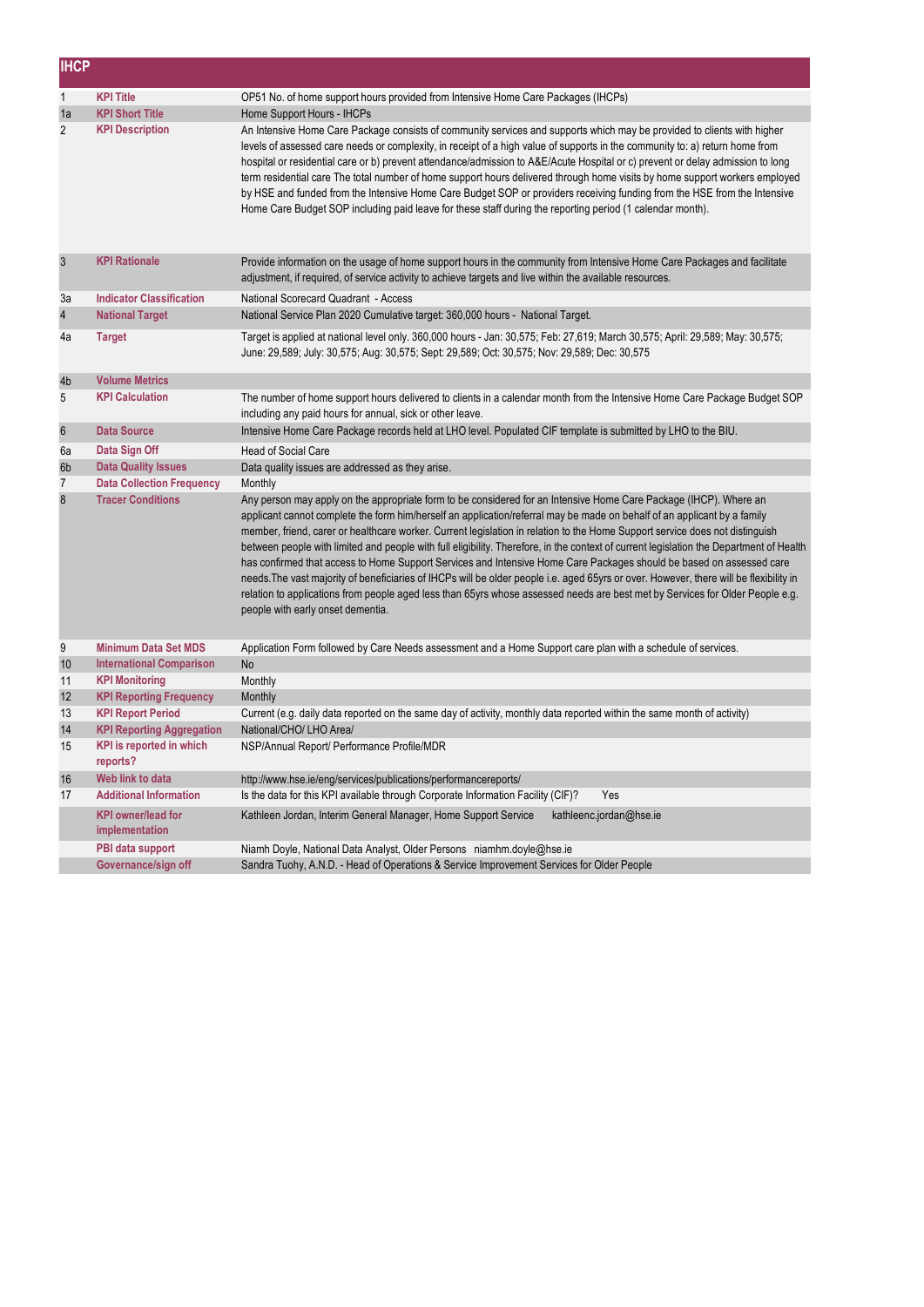| <b>IHCP</b> |                                             |                                                                                                                                                                                                                                                                                                                                                                                                                                                                                                                                                                                                                                                                                                                                                                                                                                                                                                                                                                                                                                                                                                                                                                                                                                                                                                                                                                                                                                                                                                                                                                                                                                                                                                                                                                                                                                                                                                                                                                                                                                                                                                                                                                                                                                                                 |
|-------------|---------------------------------------------|-----------------------------------------------------------------------------------------------------------------------------------------------------------------------------------------------------------------------------------------------------------------------------------------------------------------------------------------------------------------------------------------------------------------------------------------------------------------------------------------------------------------------------------------------------------------------------------------------------------------------------------------------------------------------------------------------------------------------------------------------------------------------------------------------------------------------------------------------------------------------------------------------------------------------------------------------------------------------------------------------------------------------------------------------------------------------------------------------------------------------------------------------------------------------------------------------------------------------------------------------------------------------------------------------------------------------------------------------------------------------------------------------------------------------------------------------------------------------------------------------------------------------------------------------------------------------------------------------------------------------------------------------------------------------------------------------------------------------------------------------------------------------------------------------------------------------------------------------------------------------------------------------------------------------------------------------------------------------------------------------------------------------------------------------------------------------------------------------------------------------------------------------------------------------------------------------------------------------------------------------------------------|
| 1           | <b>KPI Title</b>                            | OP4 - Total number of persons in receipt of an Intensive Home Care Package (IHCP)                                                                                                                                                                                                                                                                                                                                                                                                                                                                                                                                                                                                                                                                                                                                                                                                                                                                                                                                                                                                                                                                                                                                                                                                                                                                                                                                                                                                                                                                                                                                                                                                                                                                                                                                                                                                                                                                                                                                                                                                                                                                                                                                                                               |
| 1a          | <b>KPI Short Title</b>                      | No of IHCPs in place                                                                                                                                                                                                                                                                                                                                                                                                                                                                                                                                                                                                                                                                                                                                                                                                                                                                                                                                                                                                                                                                                                                                                                                                                                                                                                                                                                                                                                                                                                                                                                                                                                                                                                                                                                                                                                                                                                                                                                                                                                                                                                                                                                                                                                            |
| 2           | <b>KPI Description</b>                      | Number of named person in receipt of an Intensive Home Care Package (IHCP) at a point in time (on the last day of the reporting<br>period). An Intensive Home Care Package consists of community services and supports which may be provided to clients with<br>higher levels of assessed care needs or complexity, in receipt of a high value of supports in the community to: a) return home<br>from hospital or residential care or b) prevent attendance/admission to A&E/Acute Hospital or c) prevent or delay admission to<br>long term residential care. Intensive HCPs (IHCPs) relates to those Home Support clients with levels of service, over and above<br>normal levels available from Home Care services, which is provided to support the assessed needs of the applicant and would<br>usually involve Home Support services valued in excess of €800 per week to be classed as an IHCP. IHCPs do not replace<br>existing services. A significant proportion of Intensive home care packages are delivered to support persons with dementia. There<br>is no requirement that an applicant should have a medical card in order to apply to be considered for an Intensive Home Care<br>Package. An IHCP is allocated based on assessed care need within the limit of the resources available for the Service. To comply<br>with the policy objectives of the scheme, the vast majority of beneficiaries of the Scheme will be older people i.e. aged 65 or over.<br>However, there will be flexibility in relation to applications from people approaching 65 years. In addition some people aged less<br>than 65 years, for example a person who has developed early onset dementia (and where their assessed needs can be best met<br>by Services for Older People), may also be considered as exceptional cases for the IHC Service. Applications from people aged<br>under 65 years will need to be approved by the General Manager. Enhanced level of community services is any additional level of<br>services, over and above mainstream Home Support services which is provided to support the assessed needs of the applicant<br>(National Guidelines & Procedures for the Home Support Service (Single Funded Service for Older People) |
| 3           | <b>KPI Rationale</b>                        | Monitor and Measure provision of service and report on activity against NSP. A separate funding stream has been provided for<br>Intensive Home Care Package Service (from the NHSS sub-head). Therefore, there is a requirement to monitor provision of<br>service and report on activity; provide analysis of provision of enhanced public community services.                                                                                                                                                                                                                                                                                                                                                                                                                                                                                                                                                                                                                                                                                                                                                                                                                                                                                                                                                                                                                                                                                                                                                                                                                                                                                                                                                                                                                                                                                                                                                                                                                                                                                                                                                                                                                                                                                                 |
| За          | <b>Indicator Classification</b>             | National Scorecard Quadrant - Access                                                                                                                                                                                                                                                                                                                                                                                                                                                                                                                                                                                                                                                                                                                                                                                                                                                                                                                                                                                                                                                                                                                                                                                                                                                                                                                                                                                                                                                                                                                                                                                                                                                                                                                                                                                                                                                                                                                                                                                                                                                                                                                                                                                                                            |
| 4           | <b>National Target</b>                      | National Service Plan National 2020 Point in Time target: 235.                                                                                                                                                                                                                                                                                                                                                                                                                                                                                                                                                                                                                                                                                                                                                                                                                                                                                                                                                                                                                                                                                                                                                                                                                                                                                                                                                                                                                                                                                                                                                                                                                                                                                                                                                                                                                                                                                                                                                                                                                                                                                                                                                                                                  |
| 4a          | <b>Target</b>                               | Target of 235 applied each month of 2020 at a national level                                                                                                                                                                                                                                                                                                                                                                                                                                                                                                                                                                                                                                                                                                                                                                                                                                                                                                                                                                                                                                                                                                                                                                                                                                                                                                                                                                                                                                                                                                                                                                                                                                                                                                                                                                                                                                                                                                                                                                                                                                                                                                                                                                                                    |
| 4b          | <b>Volume Metrics</b>                       |                                                                                                                                                                                                                                                                                                                                                                                                                                                                                                                                                                                                                                                                                                                                                                                                                                                                                                                                                                                                                                                                                                                                                                                                                                                                                                                                                                                                                                                                                                                                                                                                                                                                                                                                                                                                                                                                                                                                                                                                                                                                                                                                                                                                                                                                 |
| 5           | <b>KPI Calculation</b>                      | Total number of people in receipt of an Intensive Home Care Package on the last day of the month. = No. at start of month + no.<br>of new clients - no. ceased during the month                                                                                                                                                                                                                                                                                                                                                                                                                                                                                                                                                                                                                                                                                                                                                                                                                                                                                                                                                                                                                                                                                                                                                                                                                                                                                                                                                                                                                                                                                                                                                                                                                                                                                                                                                                                                                                                                                                                                                                                                                                                                                 |
| 6           | <b>Data Source</b>                          | Intensive Home Care Package records held at LHO level. Populated CIF template is submitted by LHO to the BIU.                                                                                                                                                                                                                                                                                                                                                                                                                                                                                                                                                                                                                                                                                                                                                                                                                                                                                                                                                                                                                                                                                                                                                                                                                                                                                                                                                                                                                                                                                                                                                                                                                                                                                                                                                                                                                                                                                                                                                                                                                                                                                                                                                   |
| 6a          | Data Sign Off                               | <b>Head of Social Care</b>                                                                                                                                                                                                                                                                                                                                                                                                                                                                                                                                                                                                                                                                                                                                                                                                                                                                                                                                                                                                                                                                                                                                                                                                                                                                                                                                                                                                                                                                                                                                                                                                                                                                                                                                                                                                                                                                                                                                                                                                                                                                                                                                                                                                                                      |
| 6b          | <b>Data Quality Issues</b>                  | Data quality issues are addressed as they arise.                                                                                                                                                                                                                                                                                                                                                                                                                                                                                                                                                                                                                                                                                                                                                                                                                                                                                                                                                                                                                                                                                                                                                                                                                                                                                                                                                                                                                                                                                                                                                                                                                                                                                                                                                                                                                                                                                                                                                                                                                                                                                                                                                                                                                |
| 7           | <b>Data Collection Frequency</b>            | Monthly                                                                                                                                                                                                                                                                                                                                                                                                                                                                                                                                                                                                                                                                                                                                                                                                                                                                                                                                                                                                                                                                                                                                                                                                                                                                                                                                                                                                                                                                                                                                                                                                                                                                                                                                                                                                                                                                                                                                                                                                                                                                                                                                                                                                                                                         |
| 8           | <b>Tracer Conditions</b>                    | Any person may apply on the appropriate form to be considered for an Intensive Home Care Package. Where an applicant<br>cannot complete the form him/herself an application/referral may be made on behalf of an applicant by a family member, friend,<br>carer or healthcare worker. Intensive Home Care Packages will be allocated and approved based on assessed care need within<br>the limit of the resources available for the Service.                                                                                                                                                                                                                                                                                                                                                                                                                                                                                                                                                                                                                                                                                                                                                                                                                                                                                                                                                                                                                                                                                                                                                                                                                                                                                                                                                                                                                                                                                                                                                                                                                                                                                                                                                                                                                   |
| 9           | <b>Minimum Data Set MDS</b>                 | Completed application form followed by a Care Needs Assessment. The assessment, by HSE health professionals will<br>recommend what services/supports, if any, are required over and above what is available from mainstream community services or<br>available from standard Home Care Services. In order to allocate an Intensive Home Care service the care needs assessment<br>must confirm that enhanced levels of service/support are recommended. If the care needs assessment indicates that additional<br>services/supports through the Intensive Home Care service are not appropriate or required the application for an Intensive Home<br>Care Package will be refused.                                                                                                                                                                                                                                                                                                                                                                                                                                                                                                                                                                                                                                                                                                                                                                                                                                                                                                                                                                                                                                                                                                                                                                                                                                                                                                                                                                                                                                                                                                                                                                              |
| 10          | <b>International Comparison</b>             | No                                                                                                                                                                                                                                                                                                                                                                                                                                                                                                                                                                                                                                                                                                                                                                                                                                                                                                                                                                                                                                                                                                                                                                                                                                                                                                                                                                                                                                                                                                                                                                                                                                                                                                                                                                                                                                                                                                                                                                                                                                                                                                                                                                                                                                                              |
| 11          | <b>KPI Monitoring</b>                       | Monthly                                                                                                                                                                                                                                                                                                                                                                                                                                                                                                                                                                                                                                                                                                                                                                                                                                                                                                                                                                                                                                                                                                                                                                                                                                                                                                                                                                                                                                                                                                                                                                                                                                                                                                                                                                                                                                                                                                                                                                                                                                                                                                                                                                                                                                                         |
| 12          | <b>KPI Reporting Frequency</b>              | Monthly                                                                                                                                                                                                                                                                                                                                                                                                                                                                                                                                                                                                                                                                                                                                                                                                                                                                                                                                                                                                                                                                                                                                                                                                                                                                                                                                                                                                                                                                                                                                                                                                                                                                                                                                                                                                                                                                                                                                                                                                                                                                                                                                                                                                                                                         |
| 13          | <b>KPI Report Period</b>                    | Current (e.g. daily data reported on the same day of activity, monthly data reported within the same month of activity)                                                                                                                                                                                                                                                                                                                                                                                                                                                                                                                                                                                                                                                                                                                                                                                                                                                                                                                                                                                                                                                                                                                                                                                                                                                                                                                                                                                                                                                                                                                                                                                                                                                                                                                                                                                                                                                                                                                                                                                                                                                                                                                                         |
| 14          | <b>KPI Reporting Aggregation</b>            | National/CHO/ LHO Area                                                                                                                                                                                                                                                                                                                                                                                                                                                                                                                                                                                                                                                                                                                                                                                                                                                                                                                                                                                                                                                                                                                                                                                                                                                                                                                                                                                                                                                                                                                                                                                                                                                                                                                                                                                                                                                                                                                                                                                                                                                                                                                                                                                                                                          |
| 15          | KPI is reported in which<br>reports?        | Annual Report/NSP/Performance Profile/MDR                                                                                                                                                                                                                                                                                                                                                                                                                                                                                                                                                                                                                                                                                                                                                                                                                                                                                                                                                                                                                                                                                                                                                                                                                                                                                                                                                                                                                                                                                                                                                                                                                                                                                                                                                                                                                                                                                                                                                                                                                                                                                                                                                                                                                       |
| 16          | Web link to data                            | http://www.hse.ie/eng/services/publications/performancereports/                                                                                                                                                                                                                                                                                                                                                                                                                                                                                                                                                                                                                                                                                                                                                                                                                                                                                                                                                                                                                                                                                                                                                                                                                                                                                                                                                                                                                                                                                                                                                                                                                                                                                                                                                                                                                                                                                                                                                                                                                                                                                                                                                                                                 |
| 17          | <b>Additional Information</b>               | Is the data for this KPI available through Corporate Information Facility (CIF)?<br>Yes                                                                                                                                                                                                                                                                                                                                                                                                                                                                                                                                                                                                                                                                                                                                                                                                                                                                                                                                                                                                                                                                                                                                                                                                                                                                                                                                                                                                                                                                                                                                                                                                                                                                                                                                                                                                                                                                                                                                                                                                                                                                                                                                                                         |
|             | <b>KPI owner/lead for</b><br>implementation | Kathleen Jordan, Interim General Manager, Home Support Service<br>kathleenc.jordan@hse.ie                                                                                                                                                                                                                                                                                                                                                                                                                                                                                                                                                                                                                                                                                                                                                                                                                                                                                                                                                                                                                                                                                                                                                                                                                                                                                                                                                                                                                                                                                                                                                                                                                                                                                                                                                                                                                                                                                                                                                                                                                                                                                                                                                                       |
|             | PBI data support                            | Niamh Doyle, National Data Analyst, Older Persons niamhm.doyle@hse.ie                                                                                                                                                                                                                                                                                                                                                                                                                                                                                                                                                                                                                                                                                                                                                                                                                                                                                                                                                                                                                                                                                                                                                                                                                                                                                                                                                                                                                                                                                                                                                                                                                                                                                                                                                                                                                                                                                                                                                                                                                                                                                                                                                                                           |
|             | Governance/sign off                         | Sandra Tuohy, A.N.D. - Head of Operations & Service Improvement Services for Older People                                                                                                                                                                                                                                                                                                                                                                                                                                                                                                                                                                                                                                                                                                                                                                                                                                                                                                                                                                                                                                                                                                                                                                                                                                                                                                                                                                                                                                                                                                                                                                                                                                                                                                                                                                                                                                                                                                                                                                                                                                                                                                                                                                       |
|             |                                             |                                                                                                                                                                                                                                                                                                                                                                                                                                                                                                                                                                                                                                                                                                                                                                                                                                                                                                                                                                                                                                                                                                                                                                                                                                                                                                                                                                                                                                                                                                                                                                                                                                                                                                                                                                                                                                                                                                                                                                                                                                                                                                                                                                                                                                                                 |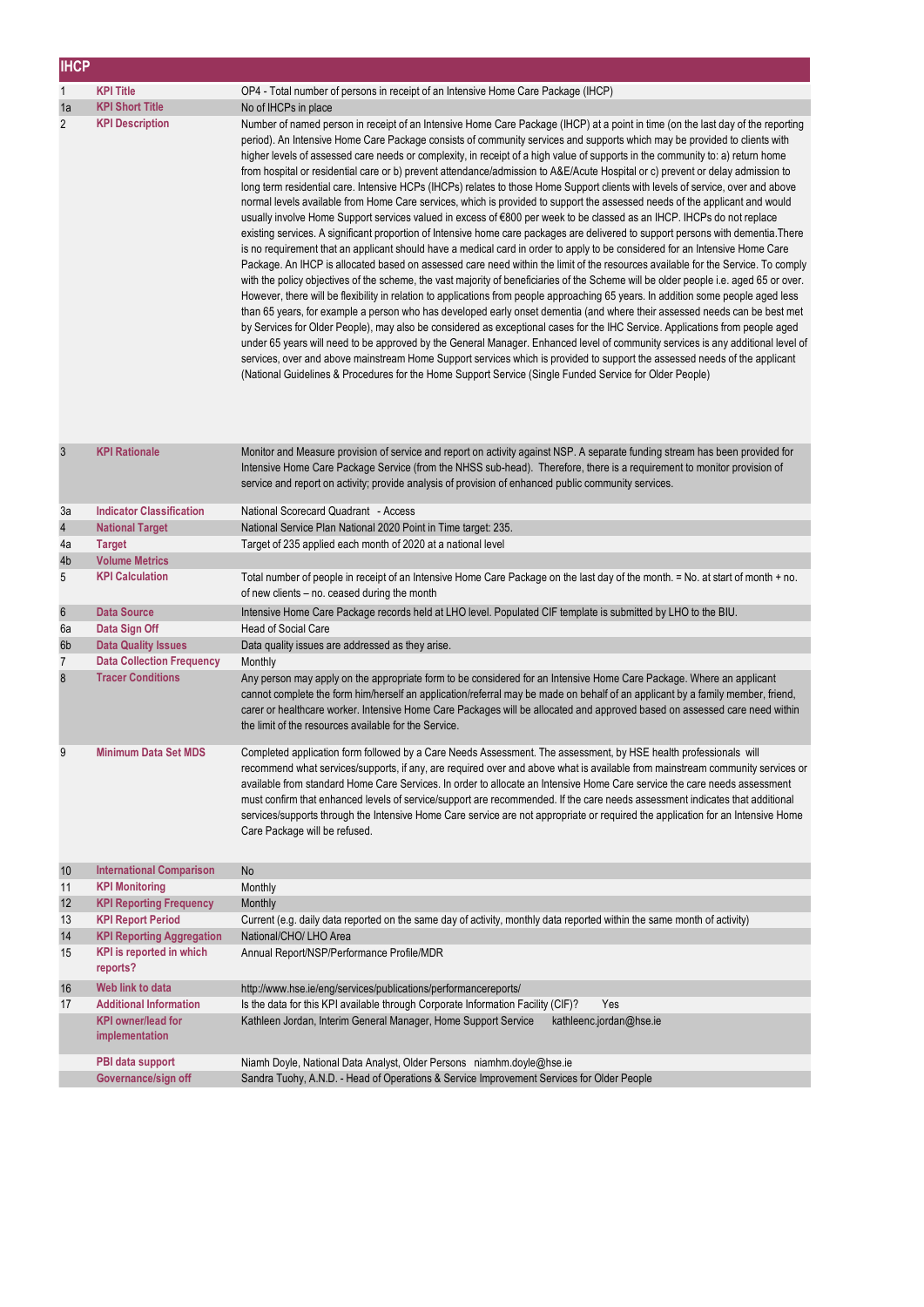| <b>IHCP</b>    |                                             |                                                                                                                                                                                                                                                                                                                                                                                                                                                                                                                                                                                                                         |  |
|----------------|---------------------------------------------|-------------------------------------------------------------------------------------------------------------------------------------------------------------------------------------------------------------------------------------------------------------------------------------------------------------------------------------------------------------------------------------------------------------------------------------------------------------------------------------------------------------------------------------------------------------------------------------------------------------------------|--|
| $\mathbf{1}$   | <b>KPI Title</b>                            | OP40 - % of clients in receipt of an Intensive Home Care Package (IHCP) with a key worker assigned                                                                                                                                                                                                                                                                                                                                                                                                                                                                                                                      |  |
| 1a             | <b>KPI Short Title</b>                      | % of IHCPs with key worker                                                                                                                                                                                                                                                                                                                                                                                                                                                                                                                                                                                              |  |
| $\overline{2}$ | <b>KPI Description</b>                      | % of clients in receipt of an Intensive Home Care Package (IHCP) on last day of the month who have a named key worker who<br>will liaise with the client and the family                                                                                                                                                                                                                                                                                                                                                                                                                                                 |  |
| 3              | <b>KPI Rationale</b>                        | Monitor and Measure provision of service against NSP. A separate funding stream has been provided for Intensive Home Care<br>Services (from the NHSS sub-head). Therefore there is a requirement to monitor provision of service and report on activity;<br>provide analysis of provision of enhanced public community services.                                                                                                                                                                                                                                                                                        |  |
| За             | <b>Indicator Classification</b>             | National Scorecard Quadrant<br>Access                                                                                                                                                                                                                                                                                                                                                                                                                                                                                                                                                                                   |  |
| $\overline{4}$ | <b>National Target</b>                      | National Service Plan point in time target 2020: 100% applied at National Level and CHO level. This is a Point in Time Metric                                                                                                                                                                                                                                                                                                                                                                                                                                                                                           |  |
| 4a             | <b>Target</b>                               | Target is Point in Time - 100% target applied each month                                                                                                                                                                                                                                                                                                                                                                                                                                                                                                                                                                |  |
| 4b             | <b>Volume Metrics</b>                       |                                                                                                                                                                                                                                                                                                                                                                                                                                                                                                                                                                                                                         |  |
| 5              | <b>KPI Calculation</b>                      | Number of clients in receipt of an IHCP on the last day of the month who have a key worker assigned divided by the total number<br>of clients in receipt of an IHCP on the last day of the month multiplied by 100. This a point in time data e.g 90 clients in receipt of<br>an IHCP on 31st October, 85 clients in receipt of an IHCP have a key worker assigned on 31st October - 85/90 x100 = 94.4%                                                                                                                                                                                                                 |  |
| $6\phantom{1}$ | <b>Data Source</b>                          | Intensive Home Care Package records held at LHO level. Populated CIF template is submitted by LHO to the BIU.                                                                                                                                                                                                                                                                                                                                                                                                                                                                                                           |  |
| 6а             | Data Sign Off                               | <b>Head of Social Care</b>                                                                                                                                                                                                                                                                                                                                                                                                                                                                                                                                                                                              |  |
| 6b             | <b>Data Quality Issues</b>                  | Data quality issues are addressed as they arise.                                                                                                                                                                                                                                                                                                                                                                                                                                                                                                                                                                        |  |
| $\overline{7}$ | <b>Data Collection Frequency</b>            | Monthly                                                                                                                                                                                                                                                                                                                                                                                                                                                                                                                                                                                                                 |  |
| 8              | <b>Tracer Conditions</b>                    | Any person may apply on the appropriate form to be considered for an Intensive HCP. Where an applicant cannot complete the<br>form him/herself an application/referral may be made on behalf of an applicant by a family member, friend, carer or healthcare<br>worker. An Intensive HCP will be allocated and approved on the basis of assessed care need, within targeted areas, within the<br>limit of the resources available for the Service. A named key worker is assigned to each IHCP client on approval and key worker<br>information is updated monthly in returns to Services for Older People Specialists. |  |
| 9              | <b>Minimum Data Set MDS</b>                 | Application form, Approval Form or Client's Care Plan specifying name of key worker.                                                                                                                                                                                                                                                                                                                                                                                                                                                                                                                                    |  |
| 10             | <b>International Comparison</b>             | Not applicable                                                                                                                                                                                                                                                                                                                                                                                                                                                                                                                                                                                                          |  |
| 11             | <b>KPI Monitoring</b>                       | Monthly                                                                                                                                                                                                                                                                                                                                                                                                                                                                                                                                                                                                                 |  |
| 12             | <b>KPI Reporting Frequency</b>              | Monthly                                                                                                                                                                                                                                                                                                                                                                                                                                                                                                                                                                                                                 |  |
| 13             | <b>KPI Report Period</b>                    | Current (e.g. daily data reported on the same day of activity, monthly data reported within the same month of activity)                                                                                                                                                                                                                                                                                                                                                                                                                                                                                                 |  |
| 14             | <b>KPI Reporting Aggregation</b>            | National/CHO/LHO Area                                                                                                                                                                                                                                                                                                                                                                                                                                                                                                                                                                                                   |  |
| 15             | KPI is reported in which<br>reports?        | NSP/Annual Report/Performance Profile/MDR                                                                                                                                                                                                                                                                                                                                                                                                                                                                                                                                                                               |  |
| 16             | Web link to data                            | http://www.hse.ie/eng/services/publications/performancereports/                                                                                                                                                                                                                                                                                                                                                                                                                                                                                                                                                         |  |
| 17             | <b>Additional Information</b>               | Is the data for this KPI available through Corporate Information Facility (CIF)?<br>Yes                                                                                                                                                                                                                                                                                                                                                                                                                                                                                                                                 |  |
|                | <b>KPI</b> owner/lead for<br>implementation | Kathleen Jordan, Interim General Manager, Home Support Service<br>kathleenc.jordan@hse.ie                                                                                                                                                                                                                                                                                                                                                                                                                                                                                                                               |  |
|                | PBI data support                            | Niamh Doyle, National Data Analyst, Older Persons niamhm.doyle@hse.ie                                                                                                                                                                                                                                                                                                                                                                                                                                                                                                                                                   |  |
|                | Governance/sign off                         | Sandra Tuohy, A.N.D. - Head of Operations & Service Improvement Services for Older People                                                                                                                                                                                                                                                                                                                                                                                                                                                                                                                               |  |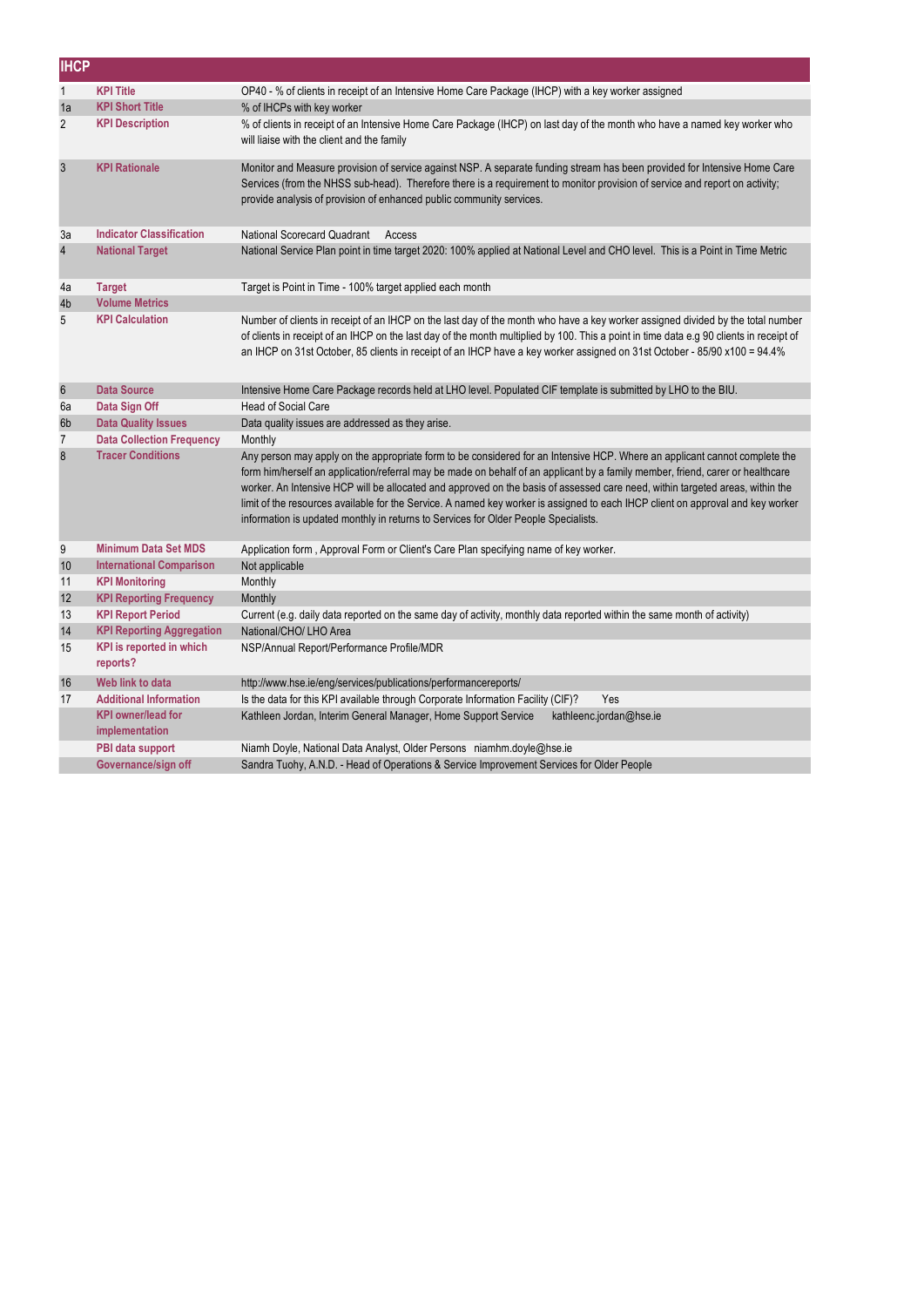|                  | <b>NHSS</b>                                 |                                                                                                                                                                                                                                                                                                                                                                                                                                                                    |  |  |
|------------------|---------------------------------------------|--------------------------------------------------------------------------------------------------------------------------------------------------------------------------------------------------------------------------------------------------------------------------------------------------------------------------------------------------------------------------------------------------------------------------------------------------------------------|--|--|
| $\mathbf{1}$     | <b>KPI Title</b>                            | OP10 - Percentage of clients who have Common Summary Assessment Reports (CSARs) processed within six weeks                                                                                                                                                                                                                                                                                                                                                         |  |  |
| 1a               | <b>KPI Short Title</b>                      | % of clients who have CSARs processed within six weeks                                                                                                                                                                                                                                                                                                                                                                                                             |  |  |
| 2                | <b>KPI Description</b>                      | NHSS (Fair Deal): percentage of complete Care Needs Assessment Applications with a CSAR processed to a determination by a<br>Local Placement Forum within 6 weeks of request.                                                                                                                                                                                                                                                                                      |  |  |
| 3                | <b>KPI Rationale</b>                        | To monitor and manage the processing of applications to determination and to ensure that applications are processed to<br>determination within a specific timeframe.                                                                                                                                                                                                                                                                                               |  |  |
| За               | <b>Indicator Classification</b>             | National Scorecard Quadrant Access                                                                                                                                                                                                                                                                                                                                                                                                                                 |  |  |
| $\overline{4}$   | <b>National Target</b>                      | National Service Plan point in time National Target 2020 - 90%.                                                                                                                                                                                                                                                                                                                                                                                                    |  |  |
| 4a               | <b>Target</b>                               | National Target of 90% applied each month                                                                                                                                                                                                                                                                                                                                                                                                                          |  |  |
| 4b               | <b>Volume Metrics</b>                       |                                                                                                                                                                                                                                                                                                                                                                                                                                                                    |  |  |
| 5                | <b>KPI Calculation</b>                      | Count is based on activity during the month. - Numerator : Number of completed Care Needs Assessment with a CSARS<br>processed to a determination by Local Placement Forum within 6 weeks of request during the reported month. Denominator:<br>Total number of completed Care Needs Assessments with a CSARs processed to a determination by Local Placement Forum<br>within 6 weeks of request during the reporting month. Calculation Numerator/Denominator*100 |  |  |
| $\boldsymbol{6}$ | <b>Data Source</b>                          | Nursing Homes Support Scheme Database to BIU via Analyst                                                                                                                                                                                                                                                                                                                                                                                                           |  |  |
| 6a               | Data Sign Off                               | Ultan Hynes, Head of Service, NHSS                                                                                                                                                                                                                                                                                                                                                                                                                                 |  |  |
| 6b               | <b>Data Quality Issues</b>                  | <b>No</b>                                                                                                                                                                                                                                                                                                                                                                                                                                                          |  |  |
| $\overline{7}$   | <b>Data Collection Frequency</b>            | Monthly                                                                                                                                                                                                                                                                                                                                                                                                                                                            |  |  |
| $\boldsymbol{8}$ | <b>Tracer Conditions</b>                    | As per the the Nursing Home Support Scheme Guidelines                                                                                                                                                                                                                                                                                                                                                                                                              |  |  |
| 9                | <b>Minimum Data Set MDS</b>                 | <b>NHSS Application Form</b>                                                                                                                                                                                                                                                                                                                                                                                                                                       |  |  |
| 10               | <b>International Comparison</b>             | Not applicable                                                                                                                                                                                                                                                                                                                                                                                                                                                     |  |  |
| 11               | <b>KPI Monitoring</b>                       | Monthly                                                                                                                                                                                                                                                                                                                                                                                                                                                            |  |  |
| 12               | <b>KPI Reporting Frequency</b>              | Monthly                                                                                                                                                                                                                                                                                                                                                                                                                                                            |  |  |
| 13               | <b>KPI Report Period</b>                    | Current (e.g. daily data reported on the same day of activity, monthly data reported within the same month of activity)                                                                                                                                                                                                                                                                                                                                            |  |  |
| 14               | <b>KPI Reporting Aggregation</b>            | National/CHO/ LHO Area                                                                                                                                                                                                                                                                                                                                                                                                                                             |  |  |
| 15               | <b>KPI</b> is reported in which<br>reports? | Annual Report/NSP/ Performance Profile/MDR                                                                                                                                                                                                                                                                                                                                                                                                                         |  |  |
| 16               | Web link to data                            | http://www.hse.ie/eng/services/publications/performancereports/                                                                                                                                                                                                                                                                                                                                                                                                    |  |  |
| 17               | <b>Additional Information</b>               | Is the data for this KPI available through Corporate Information Facility (CIF)?<br>Yes                                                                                                                                                                                                                                                                                                                                                                            |  |  |
|                  | <b>KPI owner/lead for</b><br>implementation | Ultan Hynes, Head of Service, NHSS<br>ultan.hynes@hse.ie                                                                                                                                                                                                                                                                                                                                                                                                           |  |  |
|                  | PBI data support                            | Niamh Doyle, National Data Analyst, Older Persons niamhm.doyle@hse.ie                                                                                                                                                                                                                                                                                                                                                                                              |  |  |
|                  | Governance/sign off                         | Sandra Tuohy, A.N.D. Head of Operations & Service Improvement Services for Older People                                                                                                                                                                                                                                                                                                                                                                            |  |  |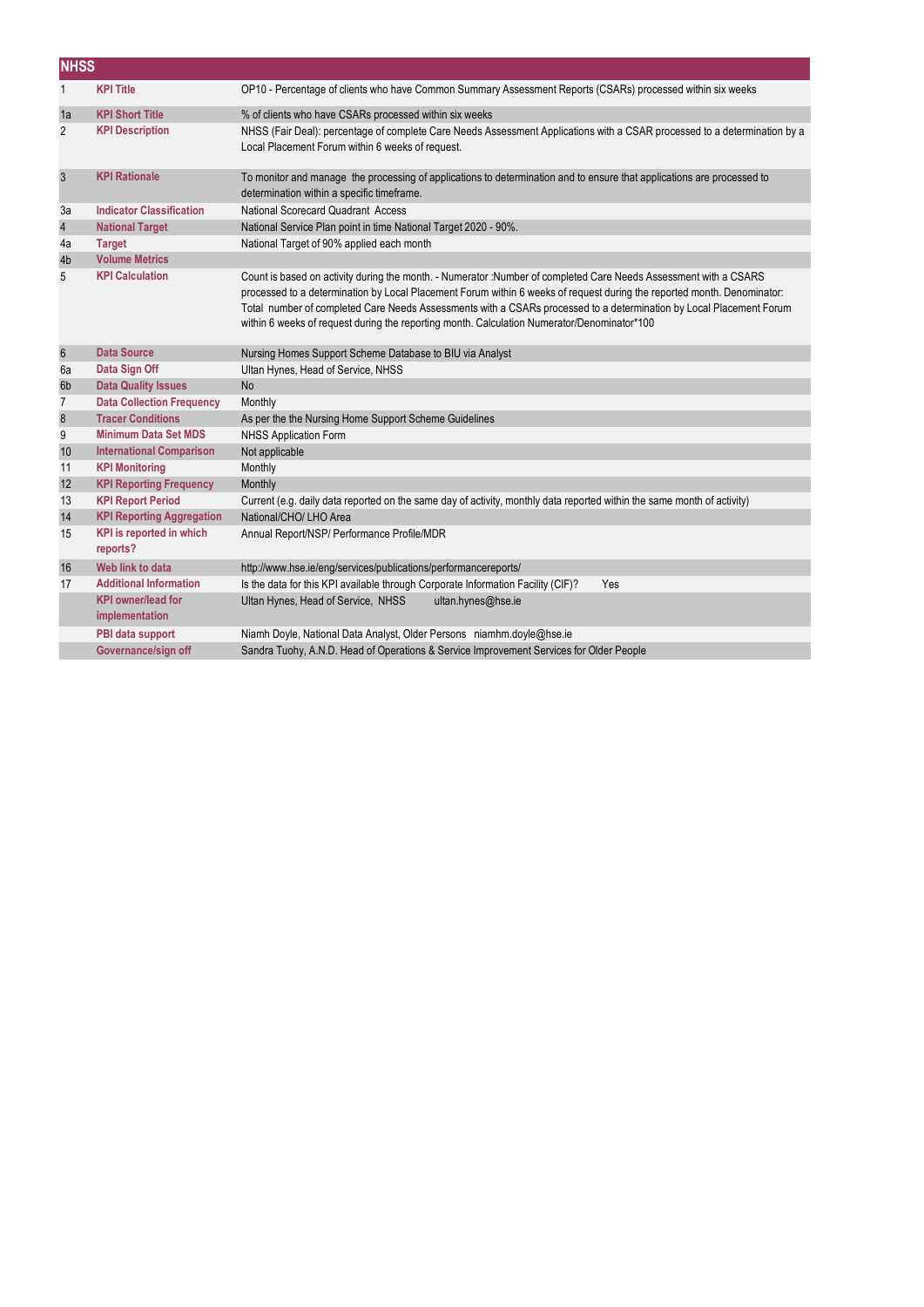|                  | <b>NHSS</b>                                 |                                                                                                                                                                                                                                                                                                                                                                                                                                                                                                                                                                                             |  |
|------------------|---------------------------------------------|---------------------------------------------------------------------------------------------------------------------------------------------------------------------------------------------------------------------------------------------------------------------------------------------------------------------------------------------------------------------------------------------------------------------------------------------------------------------------------------------------------------------------------------------------------------------------------------------|--|
| $\mathbf{1}$     | <b>KPI Title</b>                            | OP15 - % of population over 65 years in NHSS funded beds (based on 2016 Census figures)                                                                                                                                                                                                                                                                                                                                                                                                                                                                                                     |  |
| 1a               | <b>KPI Short Title</b>                      | % of population over 65 years in NHSS funded beds                                                                                                                                                                                                                                                                                                                                                                                                                                                                                                                                           |  |
| $\overline{2}$   | <b>KPI Description</b>                      | This metric shows the percentage of the population aged 65 and over that is availing of the Nursing Homes Support Scheme and<br>includes Savers and Contract Bed clients. This metric also includes an estimate based on clients aged 65 and over who are<br>supported under the long term residential care subhead in respect of (a) subvented patients and (b) savers - Section 39 voluntary<br>organisations. It does not include patients admitted privately to approved nursing homes or patients residing in private nursing<br>homes that are not approved for the purposes of NHSS. |  |
| 3                | <b>KPI Rationale</b>                        | With an increasing ageing population it is necessary to monitor the age profile of clients availing of support under the NHSS to<br>ensure the best management of the service and use of resources.                                                                                                                                                                                                                                                                                                                                                                                         |  |
| 3a               | <b>Indicator Classification</b>             | National Scorecard Quadrant Access                                                                                                                                                                                                                                                                                                                                                                                                                                                                                                                                                          |  |
| $\overline{4}$   | <b>National Target</b>                      | National Service Plan point in time National Target 2020 - ≤3.5%.                                                                                                                                                                                                                                                                                                                                                                                                                                                                                                                           |  |
| 4a               | <b>Target</b>                               | National Target of ≤3.5% applied each month                                                                                                                                                                                                                                                                                                                                                                                                                                                                                                                                                 |  |
| 4b               | <b>Volume Metrics</b>                       |                                                                                                                                                                                                                                                                                                                                                                                                                                                                                                                                                                                             |  |
| 5                | <b>KPI Calculation</b>                      | Number of clients over 65 /2016 census figures x 100                                                                                                                                                                                                                                                                                                                                                                                                                                                                                                                                        |  |
| $\boldsymbol{6}$ | <b>Data Source</b>                          | NHSS database to BIU via Analyst                                                                                                                                                                                                                                                                                                                                                                                                                                                                                                                                                            |  |
| 6a               | Data Sign Off                               | Ultan Hynes, Head of Service, NHSS                                                                                                                                                                                                                                                                                                                                                                                                                                                                                                                                                          |  |
| 6 <sub>b</sub>   | <b>Data Quality Issues</b>                  | <b>No</b>                                                                                                                                                                                                                                                                                                                                                                                                                                                                                                                                                                                   |  |
| $\overline{7}$   | <b>Data Collection Frequency</b>            | Monthly                                                                                                                                                                                                                                                                                                                                                                                                                                                                                                                                                                                     |  |
| $\bf 8$          | <b>Tracer Conditions</b>                    | Persons over 65 who are in receipt of funding under NHSS during the reporting month.                                                                                                                                                                                                                                                                                                                                                                                                                                                                                                        |  |
| 9                | <b>Minimum Data Set MDS</b>                 | Persons who are in the Nursing Homes Support Scheme Database and who are in contract beds and in receipt of subvention                                                                                                                                                                                                                                                                                                                                                                                                                                                                      |  |
| 10               | <b>International Comparison</b>             | Yes                                                                                                                                                                                                                                                                                                                                                                                                                                                                                                                                                                                         |  |
| 11               | <b>KPI Monitoring</b>                       | Monthly                                                                                                                                                                                                                                                                                                                                                                                                                                                                                                                                                                                     |  |
| 12               | <b>KPI Reporting Frequency</b>              | Monthly                                                                                                                                                                                                                                                                                                                                                                                                                                                                                                                                                                                     |  |
| 13               | <b>KPI Report Period</b>                    | Current (e.g. daily data reported on the same day of activity, monthly data reported within the same month of activity)                                                                                                                                                                                                                                                                                                                                                                                                                                                                     |  |
| 14               | <b>KPI Reporting Aggregation</b>            | National/CHO/ LHO Area                                                                                                                                                                                                                                                                                                                                                                                                                                                                                                                                                                      |  |
| 15               | <b>KPI</b> is reported in which<br>reports? | Annual Report/NSP/Performance Profile/MDR                                                                                                                                                                                                                                                                                                                                                                                                                                                                                                                                                   |  |
| 16               | Web link to data                            | http://www.hse.ie/eng/services/publications/performancereports/                                                                                                                                                                                                                                                                                                                                                                                                                                                                                                                             |  |
| 17               | <b>Additional Information</b>               | Is the data for this KPI available through Corporate Information Facility (CIF)?<br>Yes                                                                                                                                                                                                                                                                                                                                                                                                                                                                                                     |  |
|                  | <b>KPI</b> owner/lead for<br>implementation | Ultan Hynes, Head of Service, NHSS<br>ultan.hynes@hse.ie                                                                                                                                                                                                                                                                                                                                                                                                                                                                                                                                    |  |
|                  | PBI data support                            | Niamh Doyle, National Data Analyst, Older Persons niamhm.doyle@hse.ie                                                                                                                                                                                                                                                                                                                                                                                                                                                                                                                       |  |
|                  | Governance/sign off                         | Sandra Tuohy, A.N.D. Head of Operations & Service Improvement Services for Older People                                                                                                                                                                                                                                                                                                                                                                                                                                                                                                     |  |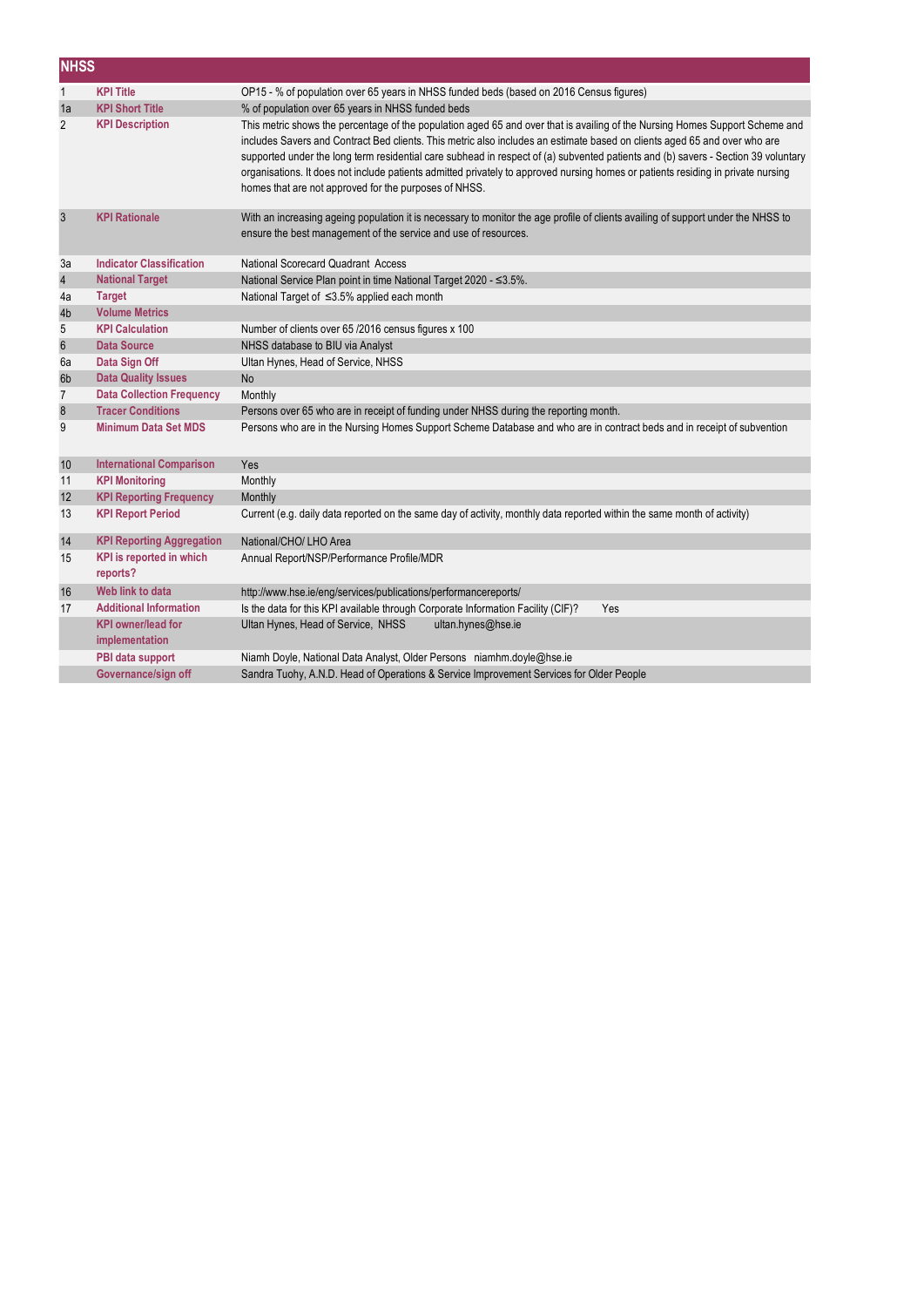| <b>NHSS</b>    |                                             |                                                                                                                                                                                                                                                                                                                                                                                                                                                                                                                                                                      |
|----------------|---------------------------------------------|----------------------------------------------------------------------------------------------------------------------------------------------------------------------------------------------------------------------------------------------------------------------------------------------------------------------------------------------------------------------------------------------------------------------------------------------------------------------------------------------------------------------------------------------------------------------|
| $\mathbf{1}$   | <b>KPI Title</b>                            | OP8 - Number of persons funded under NHSS in long term residential care during the reporting month                                                                                                                                                                                                                                                                                                                                                                                                                                                                   |
| 1a             | <b>KPI Short Title</b>                      | Number of persons funded under NHSS                                                                                                                                                                                                                                                                                                                                                                                                                                                                                                                                  |
| $\overline{2}$ | <b>KPI Description</b>                      | This metric measures the total number of people both public and private who are in receipt of long term residential care services<br>and who are supported under the Nursing Homes Support Scheme during the reported month. This includes State Support only,<br>State Support and Nursing Home Loan, Nursing Home Loan only. It also includes 'Savers' i.e. people in public long term care at<br>the comencement of the scheme who did not opt for the NHSS along with people on subvention and in older persons contract<br>beds who did not opt for the scheme. |
| 3              | <b>KPI Rationale</b>                        | The rationale is to establish the number of people in long-term residential care who are receiving financial support from the State.<br>In the transition years of the scheme, there may be some individuals receiving support via the subvention scheme or contract<br>beds. However, ultimately the Nursing Homes Support Scheme will be the only State funded means of accessing long-term<br>residential care.                                                                                                                                                   |
| За             | <b>Indicator Classification</b>             | National Scorecard Quadrant Access                                                                                                                                                                                                                                                                                                                                                                                                                                                                                                                                   |
| $\overline{4}$ | <b>National Target</b>                      | National Service Plan 2020 point in time year end target: 24,379                                                                                                                                                                                                                                                                                                                                                                                                                                                                                                     |
| 4a             | <b>Target</b>                               | January, 24,204, Feb 23,997, March 24,060, April 24,044, May 24,107, June 24,157, July 24,231, August 24,304, September<br>24,369, October 24,429, November 24,428, December 24,379.                                                                                                                                                                                                                                                                                                                                                                                 |
| 4b             | <b>Volume Metrics</b>                       |                                                                                                                                                                                                                                                                                                                                                                                                                                                                                                                                                                      |
| 5              | <b>KPI Calculation</b>                      | Count of the number of people in receipt of NHSS support in the reporting month                                                                                                                                                                                                                                                                                                                                                                                                                                                                                      |
| $6\phantom{1}$ | <b>Data Source</b>                          | Nursing Homes Support Scheme Database to BIU via Analyst. Subvention and contract bed LHO returns via Central National<br>Office - Fair Deal, LHO Section 39 Returns.                                                                                                                                                                                                                                                                                                                                                                                                |
| 6a             | Data Sign Off                               | Ultan Hynes, Head of Service, NHSS                                                                                                                                                                                                                                                                                                                                                                                                                                                                                                                                   |
| 6b             | <b>Data Quality Issues</b>                  | No                                                                                                                                                                                                                                                                                                                                                                                                                                                                                                                                                                   |
| $\overline{7}$ | <b>Data Collection Frequency</b>            | Monthly                                                                                                                                                                                                                                                                                                                                                                                                                                                                                                                                                              |
| $\bf 8$        | <b>Tracer Conditions</b>                    | As per the the Nursing Homes Support Scheme Guidelines                                                                                                                                                                                                                                                                                                                                                                                                                                                                                                               |
| 9              | <b>Minimum Data Set MDS</b>                 | <b>NHSS Application form</b>                                                                                                                                                                                                                                                                                                                                                                                                                                                                                                                                         |
| 10             | <b>International Comparison</b>             | <b>No</b>                                                                                                                                                                                                                                                                                                                                                                                                                                                                                                                                                            |
| 11             | <b>KPI Monitoring</b>                       | Monthly                                                                                                                                                                                                                                                                                                                                                                                                                                                                                                                                                              |
| 12             | <b>KPI Reporting Frequency</b>              | Monthly                                                                                                                                                                                                                                                                                                                                                                                                                                                                                                                                                              |
| 13             | <b>KPI Report Period</b>                    | Current (e.g. daily data reported on the same day of activity, monthly data reported within the same month of activity)                                                                                                                                                                                                                                                                                                                                                                                                                                              |
| 14             | <b>KPI Reporting Aggregation</b>            | National/CHO/ LHO Area                                                                                                                                                                                                                                                                                                                                                                                                                                                                                                                                               |
| 15             | KPI is reported in which<br>reports?        | Annual Report/NSP/Performance Profile/MDR                                                                                                                                                                                                                                                                                                                                                                                                                                                                                                                            |
| 16             | Web link to data                            | http://www.hse.ie/eng/services/publications/performancereports/                                                                                                                                                                                                                                                                                                                                                                                                                                                                                                      |
| 17             | <b>Additional Information</b>               | Is the data for this KPI available through Corporate Information Facility (CIF)?<br>Yes                                                                                                                                                                                                                                                                                                                                                                                                                                                                              |
|                | <b>KPI</b> owner/lead for<br>implementation | Ultan Hynes, Head of Service, NHSS<br>ultan.hynes@hse.ie                                                                                                                                                                                                                                                                                                                                                                                                                                                                                                             |
|                | PBI data support                            | Niamh Doyle, National Data Analyst, Older Persons niamhm.doyle@hse.ie                                                                                                                                                                                                                                                                                                                                                                                                                                                                                                |
|                | Governance/sign off                         | Sandra Tuohy, A.N.D. Head of Operations & Service Improvement Services for Older People                                                                                                                                                                                                                                                                                                                                                                                                                                                                              |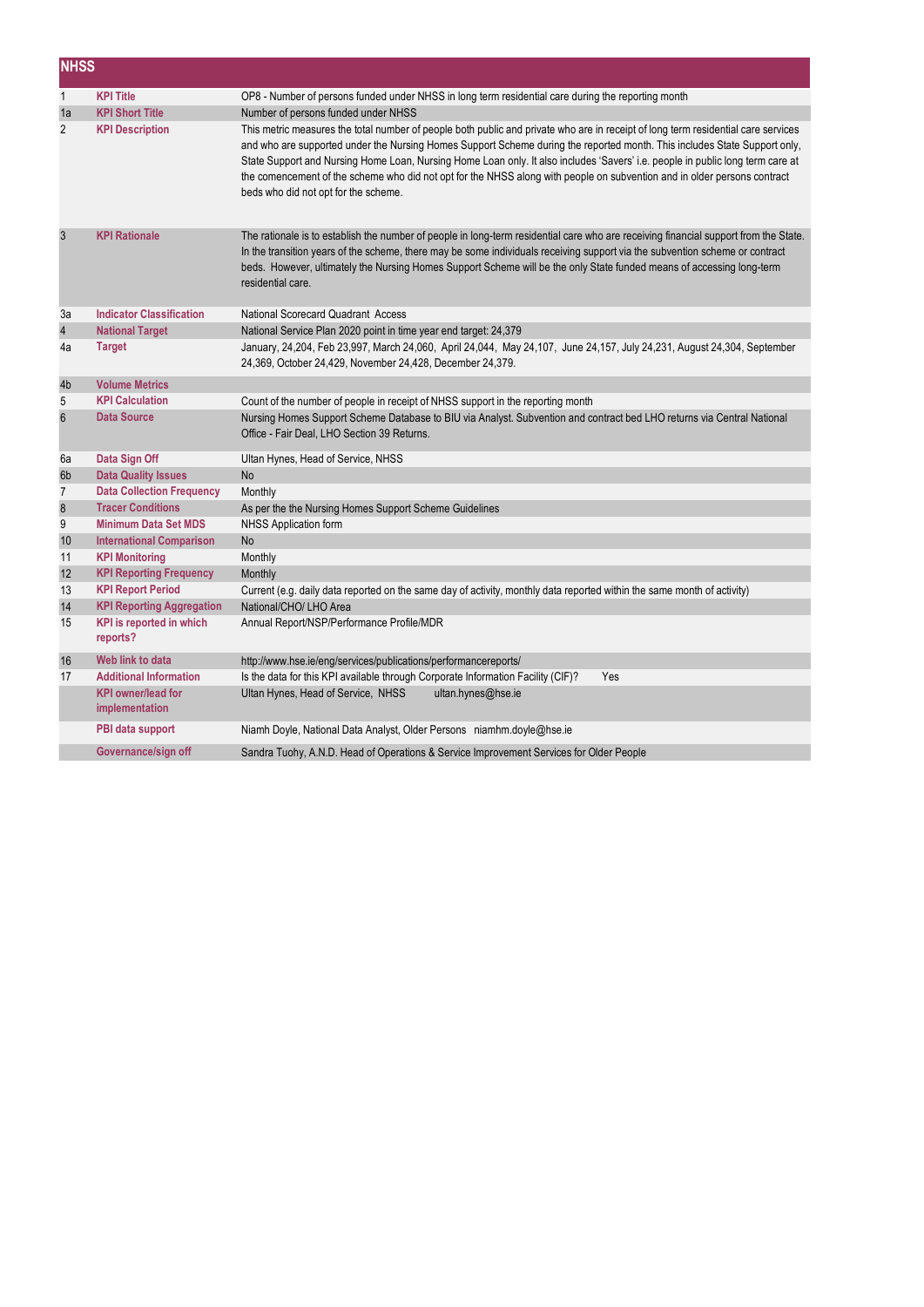|                 | <b>NHSS</b>                                 |                                                                                                                                                                                                                                                                                                                                                                                                                                                                                                                                                                                                                                                                                                                                                                                                                                                                                                                            |  |  |
|-----------------|---------------------------------------------|----------------------------------------------------------------------------------------------------------------------------------------------------------------------------------------------------------------------------------------------------------------------------------------------------------------------------------------------------------------------------------------------------------------------------------------------------------------------------------------------------------------------------------------------------------------------------------------------------------------------------------------------------------------------------------------------------------------------------------------------------------------------------------------------------------------------------------------------------------------------------------------------------------------------------|--|--|
| $\mathbf{1}$    | <b>KPI Title</b>                            | OP9 - Percentage of clients with NHSS who are in receipt of Ancillary State Support                                                                                                                                                                                                                                                                                                                                                                                                                                                                                                                                                                                                                                                                                                                                                                                                                                        |  |  |
| 1a              | <b>KPI Short Title</b>                      | % of clients in receipt of Ancillary State Support                                                                                                                                                                                                                                                                                                                                                                                                                                                                                                                                                                                                                                                                                                                                                                                                                                                                         |  |  |
| $\overline{2}$  | <b>KPI Description</b>                      | Where a clients assets include land and property in the State (i.e. chargeable assets), the 7.5% (5% if application was made prior<br>to 25/07/13) contribution based on such assets may be deferred. This is an optional benefit of the scheme called Ancillary State<br>Support. The number of clients ' who choose to avail of Ancillary State Support' are all applicants who declare chargeable assets<br>on their application for State support and who also apply for Ancillary State Support in relation to such assets. This metric<br>measures the number who are in receipt and in payment of Ancillary State Support. The metric measures the number of people<br>who apply and are in payment of Ancillary State Support. However, it also tells us what percentage of the total number of people<br>who are in receipt of state support apply and receive Ancillary State Support payments under the scheme. |  |  |
| $\overline{3}$  | <b>KPI Rationale</b>                        | The rationale is to establish the number of clients who are in receipt of ancillary State support, that is, the number who are in<br>payment of ancillary State support.                                                                                                                                                                                                                                                                                                                                                                                                                                                                                                                                                                                                                                                                                                                                                   |  |  |
| За              | <b>Indicator Classification</b>             | National Scorecard Quadrant Access                                                                                                                                                                                                                                                                                                                                                                                                                                                                                                                                                                                                                                                                                                                                                                                                                                                                                         |  |  |
| $\overline{4}$  | <b>National Target</b>                      | National Service Plan point in time National Target 2020 - 15%.                                                                                                                                                                                                                                                                                                                                                                                                                                                                                                                                                                                                                                                                                                                                                                                                                                                            |  |  |
| 4a              | <b>Target</b>                               | National Target of 15% applied each month                                                                                                                                                                                                                                                                                                                                                                                                                                                                                                                                                                                                                                                                                                                                                                                                                                                                                  |  |  |
| 4b              | <b>Volume Metrics</b>                       |                                                                                                                                                                                                                                                                                                                                                                                                                                                                                                                                                                                                                                                                                                                                                                                                                                                                                                                            |  |  |
| 5               | <b>KPI Calculation</b>                      | Data to be reported on the basis of the number of people in receipt of ancillary state support during the reporting month.<br>Numerator :No of Clients who apply and are in payment of Ancillary State support during the repporting month, Denominator:<br>Total number of clients who apply and are in payment of State Support (Excludes Savers, Subvention/Contract Beds/Section 39<br>Savers as these clients cannot apply for ASS) - Calculation Numerator/Denominator*100                                                                                                                                                                                                                                                                                                                                                                                                                                           |  |  |
| $6\phantom{.}6$ | <b>Data Source</b>                          | Nursing Homes Support Scheme Database to BIU via Analyst                                                                                                                                                                                                                                                                                                                                                                                                                                                                                                                                                                                                                                                                                                                                                                                                                                                                   |  |  |
| 6a              | Data Sign Off                               | Ultan Hynes, Head of Service, NHSS                                                                                                                                                                                                                                                                                                                                                                                                                                                                                                                                                                                                                                                                                                                                                                                                                                                                                         |  |  |
| 6b              | <b>Data Quality Issues</b>                  | <b>No</b>                                                                                                                                                                                                                                                                                                                                                                                                                                                                                                                                                                                                                                                                                                                                                                                                                                                                                                                  |  |  |
| 7               | <b>Data Collection Frequency</b>            | Monthly                                                                                                                                                                                                                                                                                                                                                                                                                                                                                                                                                                                                                                                                                                                                                                                                                                                                                                                    |  |  |
| 8               | <b>Tracer Conditions</b>                    | As per the the Nursing Homes Support Scheme Guidelines                                                                                                                                                                                                                                                                                                                                                                                                                                                                                                                                                                                                                                                                                                                                                                                                                                                                     |  |  |
| 9               | <b>Minimum Data Set MDS</b>                 | <b>NHSS Application Form</b>                                                                                                                                                                                                                                                                                                                                                                                                                                                                                                                                                                                                                                                                                                                                                                                                                                                                                               |  |  |
| 10              | <b>International Comparison</b>             | Not applicable                                                                                                                                                                                                                                                                                                                                                                                                                                                                                                                                                                                                                                                                                                                                                                                                                                                                                                             |  |  |
| 11              | <b>KPI Monitoring</b>                       | Monthly                                                                                                                                                                                                                                                                                                                                                                                                                                                                                                                                                                                                                                                                                                                                                                                                                                                                                                                    |  |  |
| 12              | <b>KPI Reporting Frequency</b>              | Monthly                                                                                                                                                                                                                                                                                                                                                                                                                                                                                                                                                                                                                                                                                                                                                                                                                                                                                                                    |  |  |
| 13              | <b>KPI Report Period</b>                    | Current (e.g. daily data reported on the same day of activity, monthly data reported within the same month of activity)                                                                                                                                                                                                                                                                                                                                                                                                                                                                                                                                                                                                                                                                                                                                                                                                    |  |  |
| 14              | <b>KPI Reporting Aggregation</b>            | National/CHO/ LHO Area                                                                                                                                                                                                                                                                                                                                                                                                                                                                                                                                                                                                                                                                                                                                                                                                                                                                                                     |  |  |
| 15              | <b>KPI</b> is reported in which<br>reports? | Annual Report/NSP/Performance Profile/MDR                                                                                                                                                                                                                                                                                                                                                                                                                                                                                                                                                                                                                                                                                                                                                                                                                                                                                  |  |  |
| 16              | Web link to data                            | http://www.hse.ie/eng/services/publications/performancereports/                                                                                                                                                                                                                                                                                                                                                                                                                                                                                                                                                                                                                                                                                                                                                                                                                                                            |  |  |
| 17              | <b>Additional Information</b>               | Is the data for this KPI available through Corporate Information Facility (CIF)?<br>Yes                                                                                                                                                                                                                                                                                                                                                                                                                                                                                                                                                                                                                                                                                                                                                                                                                                    |  |  |
|                 | <b>KPI</b> owner/lead for<br>implementation | Ultan Hynes, Head of Service, NHSS<br>ultan.hynes@hse.ie                                                                                                                                                                                                                                                                                                                                                                                                                                                                                                                                                                                                                                                                                                                                                                                                                                                                   |  |  |
|                 | PBI data support                            | Niamh Doyle, National Data Analyst, Older Persons niamhm.doyle@hse.ie                                                                                                                                                                                                                                                                                                                                                                                                                                                                                                                                                                                                                                                                                                                                                                                                                                                      |  |  |
|                 | Governance/sign off                         | Sandra Tuohy, A.N.D. Head of Operations & Service Improvement Services for Older People                                                                                                                                                                                                                                                                                                                                                                                                                                                                                                                                                                                                                                                                                                                                                                                                                                    |  |  |
|                 |                                             |                                                                                                                                                                                                                                                                                                                                                                                                                                                                                                                                                                                                                                                                                                                                                                                                                                                                                                                            |  |  |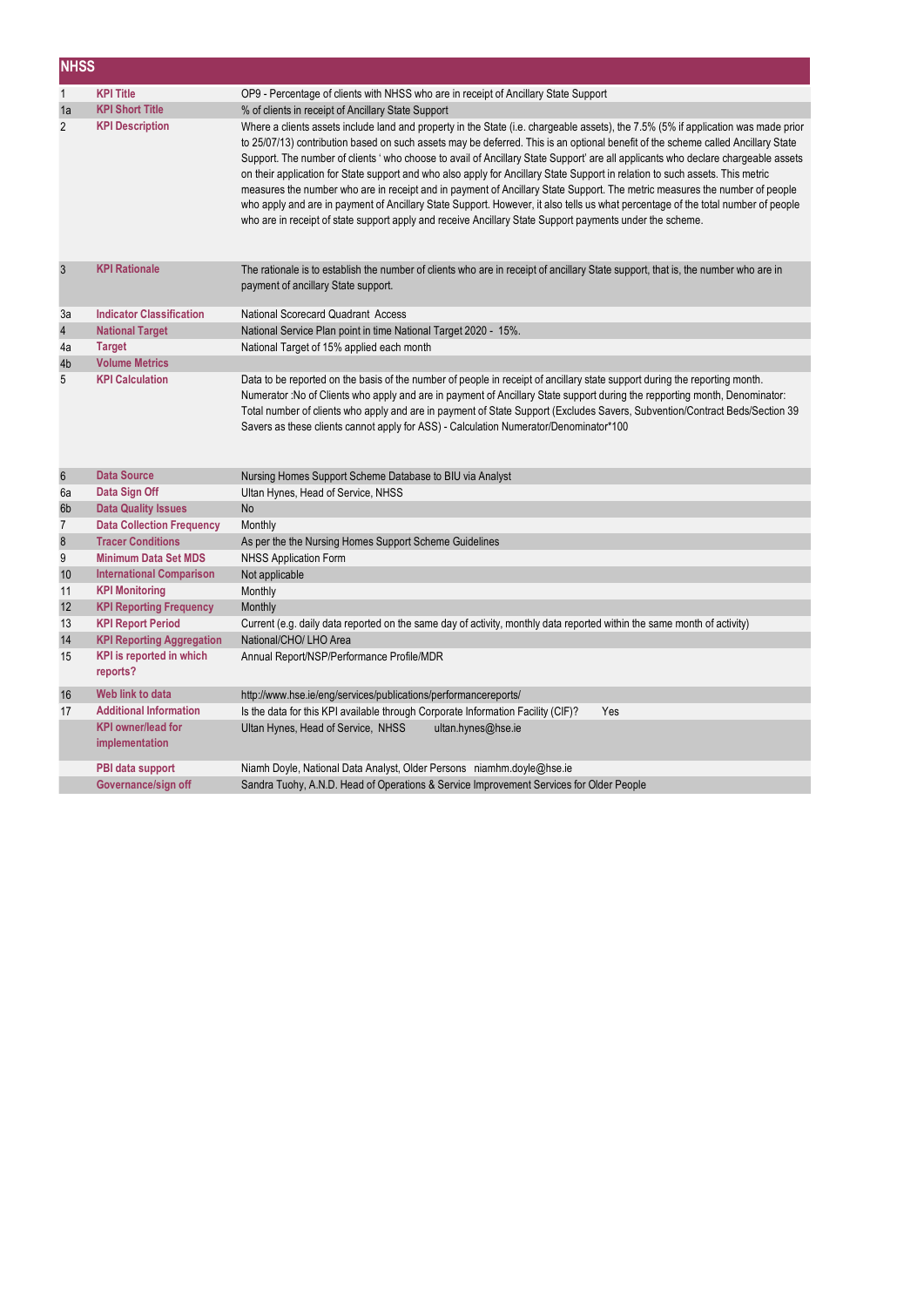|                | <b>Public Beds</b>                          |                                                                                                                                                                                                                                                                                                                                                                                                                                                                                                                                                                                                                                               |  |
|----------------|---------------------------------------------|-----------------------------------------------------------------------------------------------------------------------------------------------------------------------------------------------------------------------------------------------------------------------------------------------------------------------------------------------------------------------------------------------------------------------------------------------------------------------------------------------------------------------------------------------------------------------------------------------------------------------------------------------|--|
| $\mathbf{1}$   | <b>KPI Title</b>                            | OP12 - No. of NHSS Beds in public long stay units                                                                                                                                                                                                                                                                                                                                                                                                                                                                                                                                                                                             |  |
| 1a             | <b>KPI Short Title</b>                      |                                                                                                                                                                                                                                                                                                                                                                                                                                                                                                                                                                                                                                               |  |
| $\overline{2}$ | <b>KPI Description</b>                      | The total number of long stay beds in public designated centres for older people -This includes all HSE facilities and all facilities<br>receiving funding under s.38 of the Health Act 2004 which are registered with HIQA under the Health Act 2007 (Registration of<br>Designated Centres for Older People) Regulations 2009 (S.I. 245 of 2009). In other words, it includes HSE and section 38<br>residential care facilities for older people which provide 24 hour nursing care. These facilities provide some or all of the following<br>for older people: long-term care, respite, rehabilitation, convalescence and palliative care. |  |
| 3              | <b>KPI Rationale</b>                        | It is policy to maintain public provision of residential care services, including nursing home care, for older people. This metric<br>enables this provision to be monitored and to be contrasted against the total national provision of residential care.                                                                                                                                                                                                                                                                                                                                                                                   |  |
| За             | <b>Indicator Classification</b>             | National Scorecard Quadrant - Access                                                                                                                                                                                                                                                                                                                                                                                                                                                                                                                                                                                                          |  |
| $\overline{4}$ | <b>National Target</b>                      | National Service Plan Point in Time Target 2020 4,980. CHO1:523, CHO2:592, CHO3:346, CHO4:1,014, CHO5:515,<br>CHO6:377, CHO7;625, CHO8:597, CHO9:391.                                                                                                                                                                                                                                                                                                                                                                                                                                                                                         |  |
| 4a             | <b>Target</b>                               | Point in Time Target of 4,980 applies each month                                                                                                                                                                                                                                                                                                                                                                                                                                                                                                                                                                                              |  |
| 4b             | <b>Volume Metrics</b>                       |                                                                                                                                                                                                                                                                                                                                                                                                                                                                                                                                                                                                                                               |  |
| 5              | <b>KPI Calculation</b>                      | Beds counted on the last day of every month and temporary closures are included within the overall figure.                                                                                                                                                                                                                                                                                                                                                                                                                                                                                                                                    |  |
| $6\phantom{1}$ | <b>Data Source</b>                          | National Central Bed Register. Corporate Information Facility (CIF) template completed with regional data by National Office<br>SFOP and returned to CHC NBIU for upload to CIF.                                                                                                                                                                                                                                                                                                                                                                                                                                                              |  |
| 6a             | Data Sign Off                               | Head of Operations & Service Improvement Services for Older People                                                                                                                                                                                                                                                                                                                                                                                                                                                                                                                                                                            |  |
| 6b             | <b>Data Quality Issues</b>                  | No                                                                                                                                                                                                                                                                                                                                                                                                                                                                                                                                                                                                                                            |  |
| $\overline{7}$ | <b>Data Collection Frequency</b>            | Monthly                                                                                                                                                                                                                                                                                                                                                                                                                                                                                                                                                                                                                                       |  |
| 8              | <b>Tracer Conditions</b>                    | All persons who are ordinarily resident in the State are entitled to apply for financial support under the NHSS. Application is<br>made through the local nursing homes support office. Care needs assessment (CSAR) and a financial means assessment are<br>carried out to determine that long term residential care services are required and to determine eligibility for financial support<br>under the scheme. The HSE provides public long stay beds for the provision of long term residential care services as defined in<br>the legislation.                                                                                         |  |
| 9              | <b>Minimum Data Set MDS</b>                 | Clients or client representative completes Application Form. Medical Assessment (CSAR) carried out by Consultant Geriatrician<br>and/or MDT associated with client. The Local Placement Forum determines whether or not the applicant requires long term<br>residential care services.                                                                                                                                                                                                                                                                                                                                                        |  |
| 10             | <b>International Comparison</b>             | No                                                                                                                                                                                                                                                                                                                                                                                                                                                                                                                                                                                                                                            |  |
| 11             | <b>KPI Monitoring</b>                       | Monthly                                                                                                                                                                                                                                                                                                                                                                                                                                                                                                                                                                                                                                       |  |
| 12             | <b>KPI Reporting Frequency</b>              | Monthly                                                                                                                                                                                                                                                                                                                                                                                                                                                                                                                                                                                                                                       |  |
| 13             | <b>KPI Report Period</b>                    | Current (e.g. daily data reported on the same day of activity, monthly data reported within the same month of activity)                                                                                                                                                                                                                                                                                                                                                                                                                                                                                                                       |  |
| 14             | <b>KPI Reporting Aggregation</b>            | National/CHO/ LHO Area                                                                                                                                                                                                                                                                                                                                                                                                                                                                                                                                                                                                                        |  |
| 15             | <b>KPI</b> is reported in which<br>reports? | NSP/Annual Report/Performance Profile/MDR                                                                                                                                                                                                                                                                                                                                                                                                                                                                                                                                                                                                     |  |
| 16             | Web link to data                            | http://www.hse.ie/eng/services/publications/performancereports/                                                                                                                                                                                                                                                                                                                                                                                                                                                                                                                                                                               |  |
| 17             | <b>Additional Information</b>               | Is the data for this KPI available through Corporate Information Facility (CIF)?<br>Yes                                                                                                                                                                                                                                                                                                                                                                                                                                                                                                                                                       |  |
|                | <b>KPI owner/lead for</b><br>implementation | Marguerite Healy marguerite.healy@hse.ie                                                                                                                                                                                                                                                                                                                                                                                                                                                                                                                                                                                                      |  |
|                | PBI data support                            | Niamh Doyle, National Data Analyst, Older Persons niamhm.doyle@hse.ie                                                                                                                                                                                                                                                                                                                                                                                                                                                                                                                                                                         |  |
|                | Governance/sign off                         | Sandra Tuohy, A.N.D. - Head of Operations & Service Improvement Services for Older People                                                                                                                                                                                                                                                                                                                                                                                                                                                                                                                                                     |  |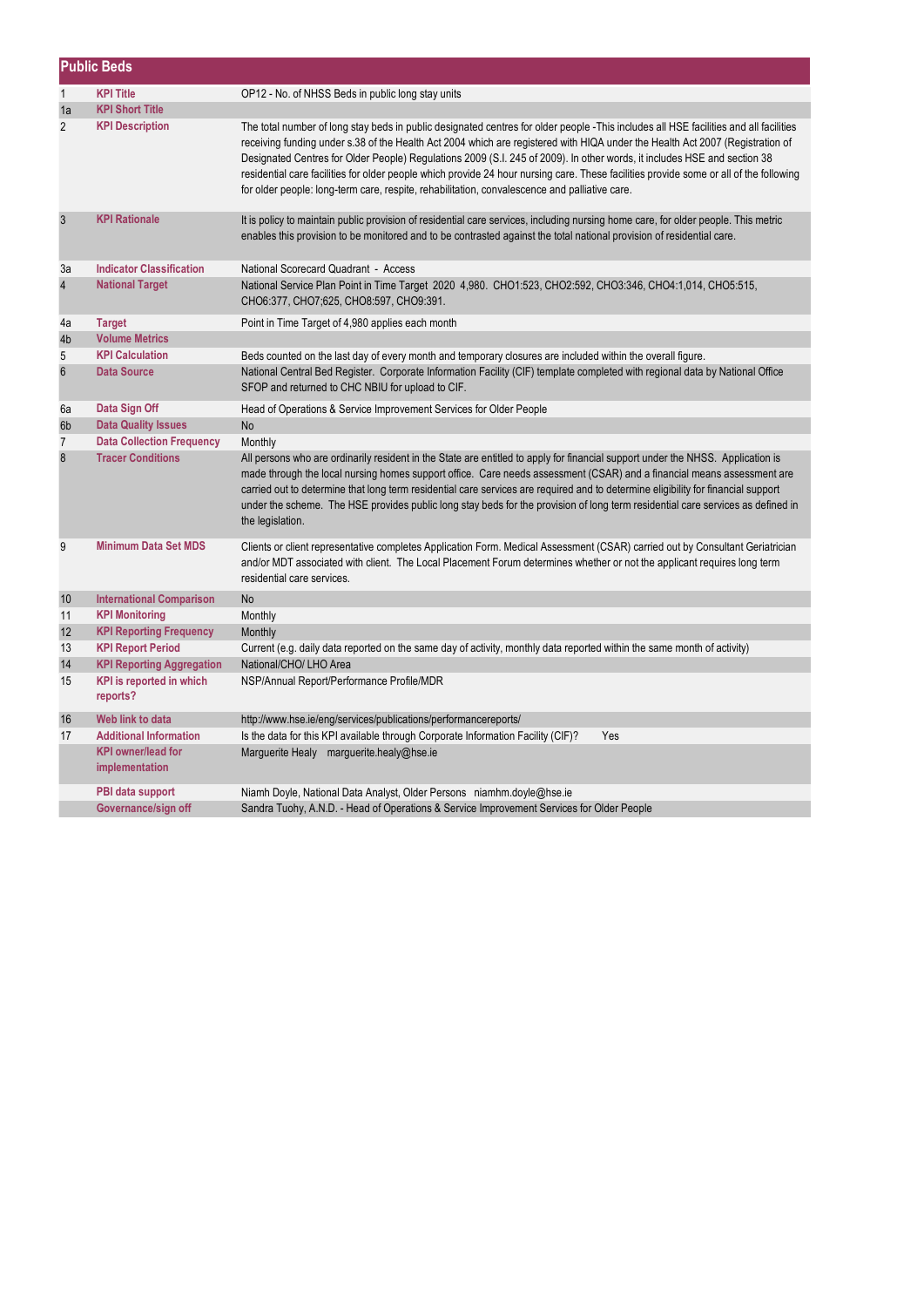|                | <b>Public Beds</b>                          |                                                                                                                                                                                  |  |
|----------------|---------------------------------------------|----------------------------------------------------------------------------------------------------------------------------------------------------------------------------------|--|
| $\mathbf{1}$   | <b>KPI Title</b>                            | OP13 - No. of short stay beds in public units                                                                                                                                    |  |
| 1a             | <b>KPI Short Title</b>                      |                                                                                                                                                                                  |  |
| 2              | <b>KPI Description</b>                      | Total number of short stay beds in public residential centres for older people. Short stay beds include Respite. Assessment,<br>Rehabilitation Beds etc.                         |  |
| $\sqrt{3}$     | <b>KPI Rationale</b>                        | This metric enables the monitoring and supply of short stay beds in the Public System.                                                                                           |  |
| 3a             | <b>Indicator Classification</b>             | National Scorecard Quadrant Access                                                                                                                                               |  |
| $\overline{4}$ | <b>National Target</b>                      | National Service Plan Point in time 2020 year end target - 1,720. CHO1:305, CHO2:208, CHO3:131, CHO4:255, CHO5:221,<br>CHO6:137, CHO7:185, CHO8:54, CHO9:224.                    |  |
| 4a             | <b>Target</b>                               | January 1,867, February 1,865, March 1,863, April 1,853, May 1,851, June 1,848, July 1,841, August 1,802, September 1,792,<br>October 1,773, November 1,755, December 1,720      |  |
| 4b             | <b>Volume Metrics</b>                       |                                                                                                                                                                                  |  |
| 5              | <b>KPI Calculation</b>                      | Beds counted on the last day of every month and temporary closures are included within the overall figure.                                                                       |  |
| 6              | <b>Data Source</b>                          | National Central Bed Register. Corporate Information Facility (CIF) template completed with regional data by National Office<br>SFOP and returned to CHC NBIU for upload to CIF. |  |
| 6a             | Data Sign Off                               | Head of Operations & Service Improvement Services for Older People                                                                                                               |  |
| 6 <sub>b</sub> | <b>Data Quality Issues</b>                  | <b>No</b>                                                                                                                                                                        |  |
| $\overline{7}$ | <b>Data Collection Frequency</b>            | Monthly                                                                                                                                                                          |  |
| 8              | <b>Tracer Conditions</b>                    | Persons over 65 years - (in some cases persons under 65 years if exceptional circumstances)                                                                                      |  |
| 9              | <b>Minimum Data Set MDS</b>                 | Short Stay Beds managed by local LHO Area. Referrals taken from HSE Community Services, GPs and Acute Hospitals                                                                  |  |
| 10             | <b>International Comparison</b>             | <b>No</b>                                                                                                                                                                        |  |
| 11             | <b>KPI Monitoring</b>                       | Monthly                                                                                                                                                                          |  |
| 12             | <b>KPI Reporting Frequency</b>              | Monthly                                                                                                                                                                          |  |
| 13             | <b>KPI Report Period</b>                    | Current (e.g. daily data reported on the same day of activity, monthly data reported within the same month of activity)                                                          |  |
| 14             | <b>KPI Reporting Aggregation</b>            | National/CHO/ LHO Area                                                                                                                                                           |  |
| 15             | KPI is reported in which<br>reports?        | NSP/Annual Report/Performance Profile/MDR                                                                                                                                        |  |
| 16             | Web link to data                            | http://www.hse.ie/eng/services/publications/performancereports/                                                                                                                  |  |
| 17             | <b>Additional Information</b>               | Is the data for this KPI available through Corporate Information Facility (CIF)?<br><b>Yes</b>                                                                                   |  |
|                | <b>KPI</b> owner/lead for<br>implementation | Marquerite Healy<br>marquerite.healy@hse.ie                                                                                                                                      |  |
|                | PBI data support                            | Niamh Doyle, National Data Analyst, Older Persons niamhm.doyle@hse.ie                                                                                                            |  |
|                | Governance/sign off                         | Sandra Tuohy, A.N.D. - Head of Operations & Service Improvement Services for Older People                                                                                        |  |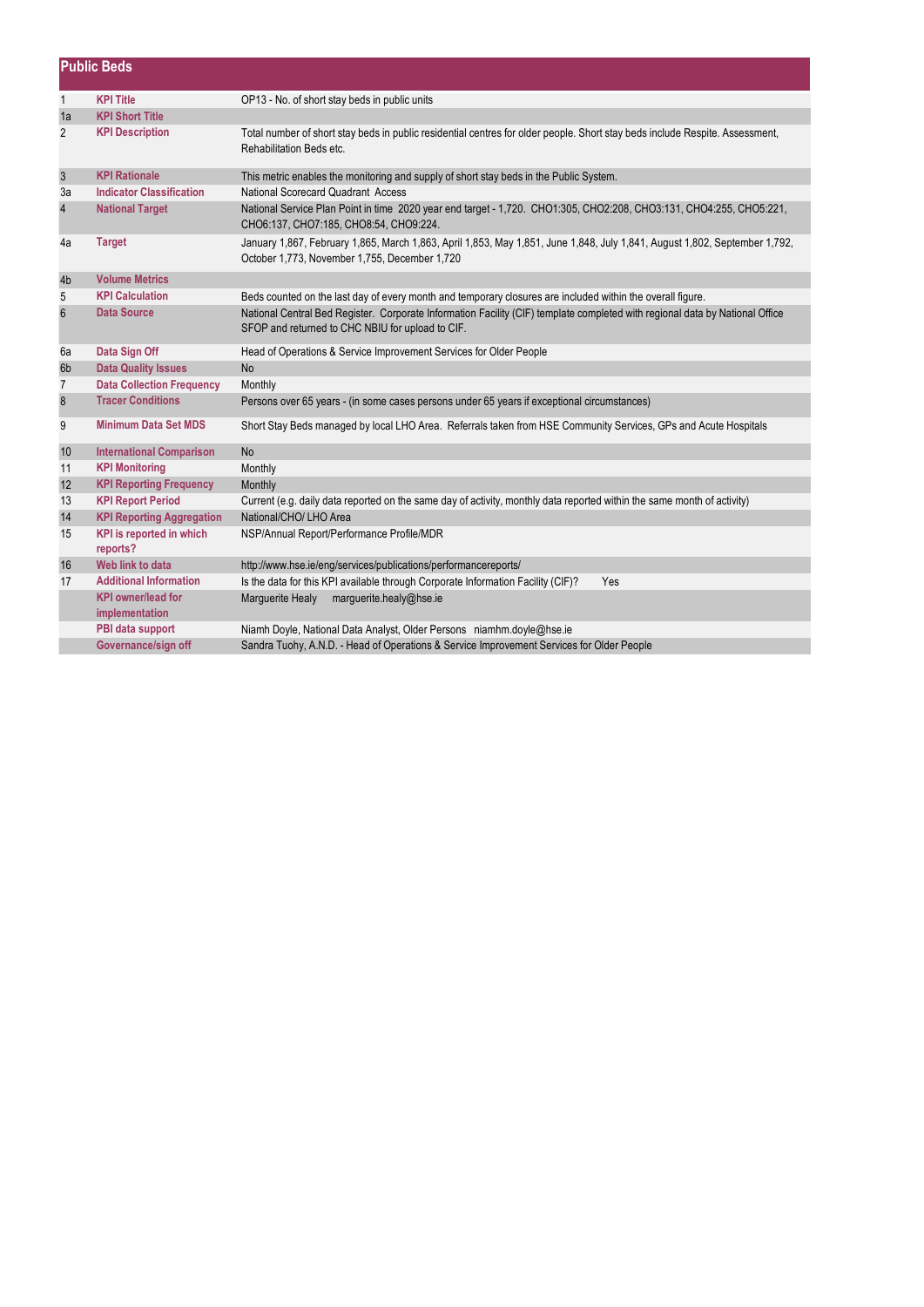|                  | <b>Public Beds</b>                          |                                                                                                                                                                                                                                                                                                                                                                                                                    |  |
|------------------|---------------------------------------------|--------------------------------------------------------------------------------------------------------------------------------------------------------------------------------------------------------------------------------------------------------------------------------------------------------------------------------------------------------------------------------------------------------------------|--|
| $\mathbf{1}$     | <b>KPI Title</b>                            | OP57 - % Occupancy of short stay beds                                                                                                                                                                                                                                                                                                                                                                              |  |
| 1a               | <b>KPI Short Title</b>                      |                                                                                                                                                                                                                                                                                                                                                                                                                    |  |
| $\overline{2}$   | <b>KPI Description</b>                      | Collection of occupancy figures on short stay bed occupancy in public residential units for older people. This includes both long<br>stay units and short stay units. Short Stay Beds include Respite. Assessment, Rehabilitation Beds etc.                                                                                                                                                                        |  |
| $\sqrt{3}$       | <b>KPI Rationale</b>                        | Performance measurement of short stay bed utilisation in public residential units for older people                                                                                                                                                                                                                                                                                                                 |  |
| 3a               | <b>Indicator Classification</b>             | National Scorecard Quadrant - Access                                                                                                                                                                                                                                                                                                                                                                               |  |
| $\overline{4}$   | <b>National Target</b>                      | National Service Plan Point in Time Target 2020 - 90%                                                                                                                                                                                                                                                                                                                                                              |  |
| 4a               | <b>Target</b>                               | Point in Time Target - Target of 90% applies each month                                                                                                                                                                                                                                                                                                                                                            |  |
| 4b               | <b>Volume Metrics</b>                       |                                                                                                                                                                                                                                                                                                                                                                                                                    |  |
| 5                | <b>KPI Calculation</b>                      | The no. of short stay beds occupied in each unit will be collated on the 15th of the month and the last day of the month. These<br>two figures will then be averaged for the no. of occupied short stay beds. The % calculation will be completed as follows:-<br>Numerator - No. of occupied short stay beds in public long stay units / Denominator - No of short stay beds in public long stay<br>units $x$ 100 |  |
| $6\phantom{1}$   | <b>Data Source</b>                          | National Central Bed Register. Corporate Information Facility (CIF) template completed with regional data by National Office<br>SFOP and returned to CHC NBIU for upload to CIF.                                                                                                                                                                                                                                   |  |
| 6a               | Data Sign Off                               | Head of Operations & Service Improvement Services for Older People                                                                                                                                                                                                                                                                                                                                                 |  |
| 6 <sub>b</sub>   | <b>Data Quality Issues</b>                  |                                                                                                                                                                                                                                                                                                                                                                                                                    |  |
| $\overline{7}$   | <b>Data Collection Frequency</b>            | Monthly                                                                                                                                                                                                                                                                                                                                                                                                            |  |
| $\boldsymbol{8}$ | <b>Tracer Conditions</b>                    | Persons over 65 years - (in some cases persons under 65 years if exceptional circumstances)                                                                                                                                                                                                                                                                                                                        |  |
| 9                | <b>Minimum Data Set MDS</b>                 | Short Stay Beds managed by local CHO. Referrals taken from HSE Community Services, GPs and Acute Hospitals                                                                                                                                                                                                                                                                                                         |  |
| 10               | <b>International Comparison</b>             | <b>No</b>                                                                                                                                                                                                                                                                                                                                                                                                          |  |
| 11               | <b>KPI Monitoring</b>                       | Monthly                                                                                                                                                                                                                                                                                                                                                                                                            |  |
| 12               | <b>KPI Reporting Frequency</b>              | Monthly                                                                                                                                                                                                                                                                                                                                                                                                            |  |
| 13               | <b>KPI Report Period</b>                    | Current (e.g. daily data reported on the same day of activity, monthly data reported within the same month of activity)                                                                                                                                                                                                                                                                                            |  |
| 14               | <b>KPI Reporting Aggregation</b>            | National/CHO/ LHO Area                                                                                                                                                                                                                                                                                                                                                                                             |  |
| 15               | KPI is reported in which<br>reports?        | NSP/Annual Report/Performance Profile/MDR                                                                                                                                                                                                                                                                                                                                                                          |  |
| 16               | Web link to data                            | http://www.hse.ie/eng/services/publications/performancereports/                                                                                                                                                                                                                                                                                                                                                    |  |
| 17               | <b>Additional Information</b>               | Is the data for this KPI available through Corporate Information Facility (CIF)?<br>Yes                                                                                                                                                                                                                                                                                                                            |  |
|                  | <b>KPI</b> owner/lead for<br>implementation | Marquerite Healy marquerite.healy@hse.ie                                                                                                                                                                                                                                                                                                                                                                           |  |
|                  | PBI data support                            | Niamh Doyle, National Data Analyst, Older Persons niamhm.doyle@hse.ie                                                                                                                                                                                                                                                                                                                                              |  |
|                  | Governance/sign off                         | Sandra Tuohy, A.N.D. - Head of Operations & Service Improvement Services for Older People                                                                                                                                                                                                                                                                                                                          |  |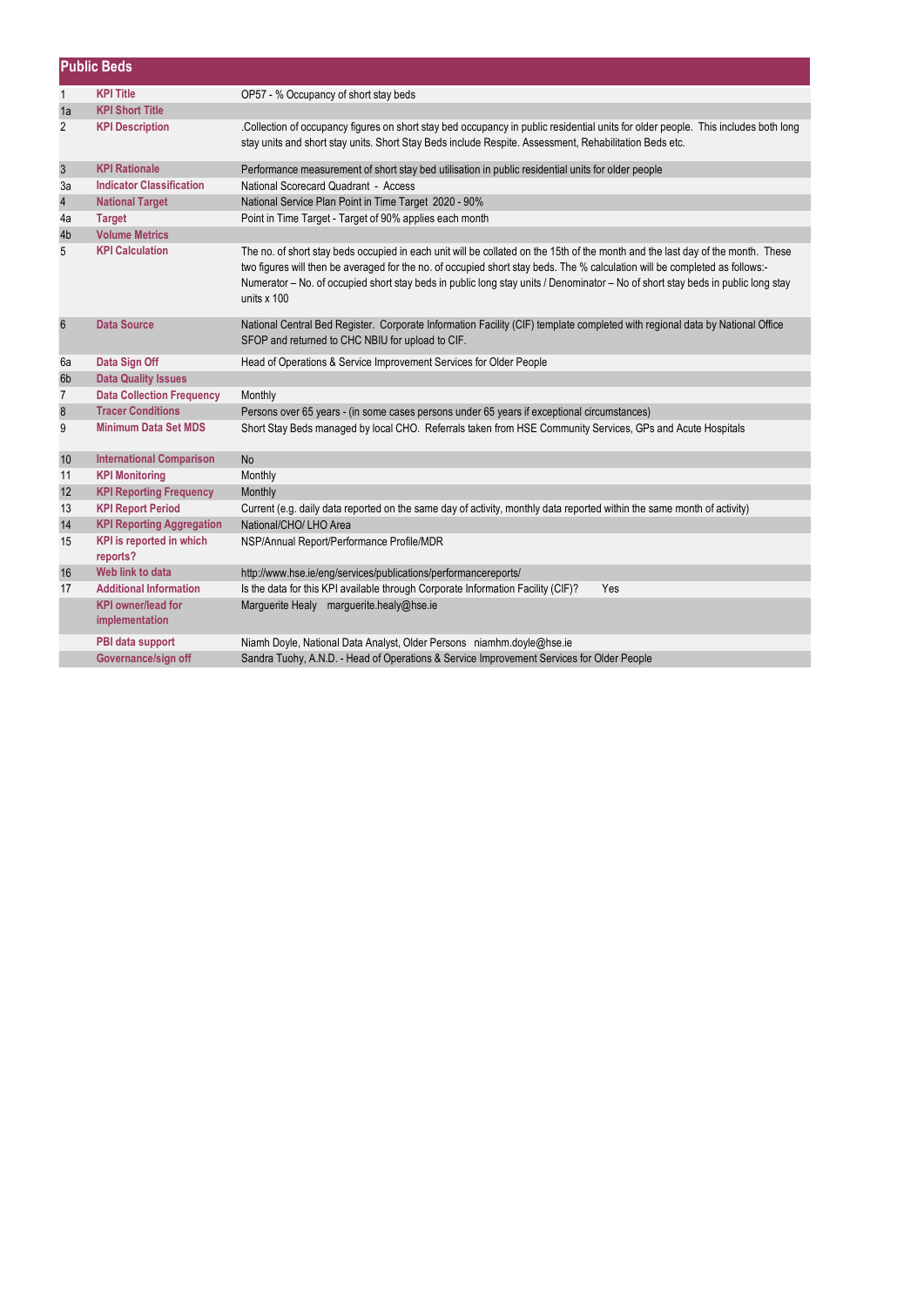|                | <b>Quality</b>                              |                                                                                                                                                                                                                                                                                                                                                                                                                                                                                                                                                                                                      |  |
|----------------|---------------------------------------------|------------------------------------------------------------------------------------------------------------------------------------------------------------------------------------------------------------------------------------------------------------------------------------------------------------------------------------------------------------------------------------------------------------------------------------------------------------------------------------------------------------------------------------------------------------------------------------------------------|--|
| 1              | <b>KPI Title</b>                            | OP47 - % of compliance with Regulations following HIQA Inspection of HSE direct-provided Older Persons Residential Services                                                                                                                                                                                                                                                                                                                                                                                                                                                                          |  |
| 1a             | <b>KPI Short Title</b>                      | HIQA Regulation Compliance in Older Persons HSE Residential                                                                                                                                                                                                                                                                                                                                                                                                                                                                                                                                          |  |
| 2              | <b>KPI Description</b>                      | The Health Information and Quality Authority (HIQA) is legally responsible for the monitoring, inspection and registration of<br>designated nursing homes for Older People in Ireland. HIQA uses the Regulations and National Standards to monitor and inspect<br>nursing homes. Inspections ensure that services meet the requirements set out by the Health Act 2007, Regulations and National<br>Standards in order to be registered to operate. This KPI measures the level of national compliance achieved during HIQA<br>Inspections in HSE direct-provided Older Persons Residential Services |  |
| 3              | <b>KPI Rationale</b>                        | To measure and monitor national compliance in HSE Older Persons Services, and identify areas of concern and under-<br>performance in the quality and safety of the care and support being provided. This information can then inform the development<br>of targeted Service Improvements in order to improve the outcomes for the Residents.                                                                                                                                                                                                                                                         |  |
| Зa             | <b>Indicator Classification</b>             | National Scorecard Quadrant Quality and Safety                                                                                                                                                                                                                                                                                                                                                                                                                                                                                                                                                       |  |
| $\overline{4}$ | <b>National Target</b>                      | NSP 2020: 80% National Compliance. This metric is measured as Cumulative                                                                                                                                                                                                                                                                                                                                                                                                                                                                                                                             |  |
| 4a             | <b>Target</b>                               | 80% applies each reporting quarter at a national level                                                                                                                                                                                                                                                                                                                                                                                                                                                                                                                                               |  |
| 4b             | <b>Volume Metrics</b>                       | N/A                                                                                                                                                                                                                                                                                                                                                                                                                                                                                                                                                                                                  |  |
| 5              | <b>KPI Calculation</b>                      | Nationally: Count the total number of outcomes inspected in each inspection (denominator/ the target population). Count the total<br>number of outcomes inspected by HIQA that were deemed compliant. (subset or the numerator)Report the number of outcomes<br>inspected by HIQA that were compliant as a % of the total number of outcomes inspected in each inspection.                                                                                                                                                                                                                           |  |
| 6              | <b>Data Source</b>                          | Published HIQA inspection reports.; Quality and Patient Safety                                                                                                                                                                                                                                                                                                                                                                                                                                                                                                                                       |  |
| 6а             | Data Sign Off                               | Assiatntant National Director, Quality and Patient Safety, Community Operations                                                                                                                                                                                                                                                                                                                                                                                                                                                                                                                      |  |
| 6b             | <b>Data Quality Issues</b>                  | 100% data completeness required.                                                                                                                                                                                                                                                                                                                                                                                                                                                                                                                                                                     |  |
| $\overline{7}$ | <b>Data Collection Frequency</b>            | Quarterly                                                                                                                                                                                                                                                                                                                                                                                                                                                                                                                                                                                            |  |
| 8              | <b>Tracer Conditions</b>                    | Outcomes that were found to be compliant in HIQA Inspection.                                                                                                                                                                                                                                                                                                                                                                                                                                                                                                                                         |  |
| 9              | <b>Minimum Data Set MDS</b>                 | HIQA Inspection data received from HIQA as a direct transfer                                                                                                                                                                                                                                                                                                                                                                                                                                                                                                                                         |  |
| 10             | <b>International Comparison</b>             | N/A                                                                                                                                                                                                                                                                                                                                                                                                                                                                                                                                                                                                  |  |
| 11             | <b>KPI Monitoring</b>                       | Quarterly                                                                                                                                                                                                                                                                                                                                                                                                                                                                                                                                                                                            |  |
| 12             | <b>KPI Reporting Frequency</b>              | Quarterly                                                                                                                                                                                                                                                                                                                                                                                                                                                                                                                                                                                            |  |
| 13             | <b>KPI Report Period</b>                    | Quarterly Two Quarters In Arrears Q-2Q                                                                                                                                                                                                                                                                                                                                                                                                                                                                                                                                                               |  |
| 14             | <b>KPI Reporting Aggregation</b>            | National                                                                                                                                                                                                                                                                                                                                                                                                                                                                                                                                                                                             |  |
| 15             | <b>KPI</b> is reported in which<br>reports? | Annual Report/ NSP/ MDR/Performance Profile                                                                                                                                                                                                                                                                                                                                                                                                                                                                                                                                                          |  |
| 16             | Web link to data                            | http://www.hse.ie/eng/services/publications/performancereports/                                                                                                                                                                                                                                                                                                                                                                                                                                                                                                                                      |  |
| 17             | <b>Additional Information</b>               | Is the data for this KPI available through Corporate Information Facility (CIF)?<br>Yes                                                                                                                                                                                                                                                                                                                                                                                                                                                                                                              |  |
|                | <b>KPI owner/lead for</b><br>implementation | General Manager, Quality and Patient Safety, Community Operations                                                                                                                                                                                                                                                                                                                                                                                                                                                                                                                                    |  |
|                | PBI data support                            | Niamh Doyle, National Data Analyst, Older Persons niamhm.doyle@hse.ie                                                                                                                                                                                                                                                                                                                                                                                                                                                                                                                                |  |
|                | Governance/sign off                         | JP Nolan, Assistant National Director, Quality and Patient Safety, Community Operations                                                                                                                                                                                                                                                                                                                                                                                                                                                                                                              |  |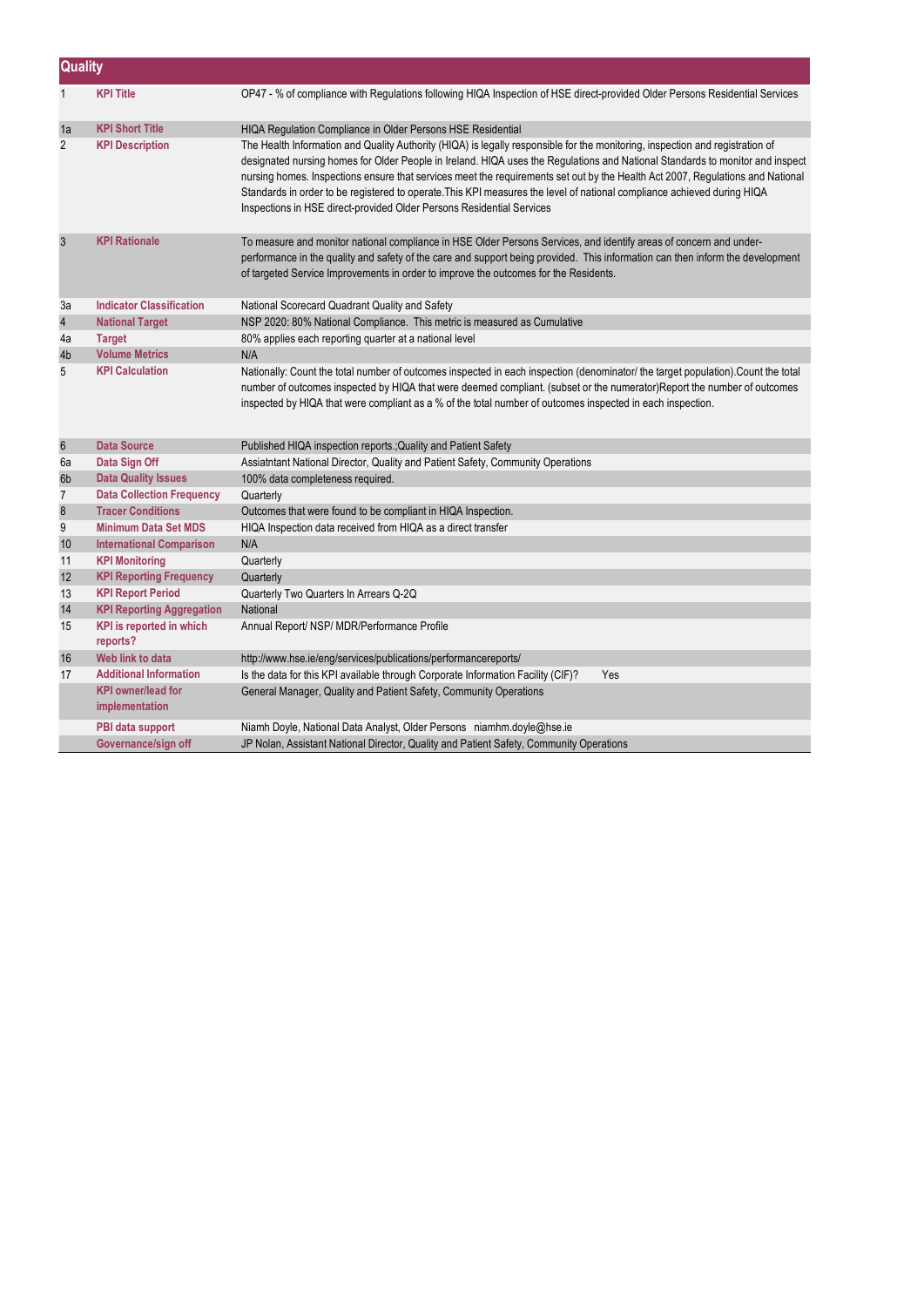|                | <b>Safeguarding</b>                         |                                                                                                                                                                                                                                                                                                                                                                                                                                                                  |  |
|----------------|---------------------------------------------|------------------------------------------------------------------------------------------------------------------------------------------------------------------------------------------------------------------------------------------------------------------------------------------------------------------------------------------------------------------------------------------------------------------------------------------------------------------|--|
|                | <b>KPI Title</b>                            | SC6 - % of Preliminary Screenings for adults aged 65 years and over with an outcome of reasonable grounds for concern that are<br>submitted to the Safeguarding and Protection Teams accompanied by an interim Safeguarding Plan.                                                                                                                                                                                                                                |  |
| 1a             | <b>KPI Short Title</b>                      |                                                                                                                                                                                                                                                                                                                                                                                                                                                                  |  |
| 2              | <b>KPI Description</b>                      | The Safeguarding Vulnerable Persons at Risk of Abuse - National Policy and Procedures states that a Preliminary Screening<br>must be carried out in all cases where there is a concern of abuse of a vulnerable adult. If this Preliminary Screening indicates<br>that there are reasonable grounds for concern, an interim Safeguarding Plan must be developed and submitted, along with the<br>Preliminary Screening, to the Safeguarding and Protection Team. |  |
| 3              | <b>KPI Rationale</b>                        | If there are grounds for concern, it is important to have a plan in place to protect the client and prevent recurrence and that the<br>Safeguarding and Protection Team is notified.                                                                                                                                                                                                                                                                             |  |
| За             | <b>Indicator Classification</b>             | National Scorecard Quadrant Quality and Safety                                                                                                                                                                                                                                                                                                                                                                                                                   |  |
| $\overline{4}$ | <b>National Target</b>                      | 2020 National Service Plan point in time Target: 100%.                                                                                                                                                                                                                                                                                                                                                                                                           |  |
| 4a             | <b>Target</b>                               | 100% target applies each quarter                                                                                                                                                                                                                                                                                                                                                                                                                                 |  |
| 4b             | <b>Volume Metrics</b>                       |                                                                                                                                                                                                                                                                                                                                                                                                                                                                  |  |
| 5              | <b>KPI Calculation</b>                      | Percentage- The demoniator will be the total number of preliminarly screenings submitted within the specficied time frame that<br>had an outcome of reasonable grounds for concern . The numerator will be the number of preliminary screenings submitted with<br>an interim safeguarding plan. - Numerator/Denominator*100                                                                                                                                      |  |
| 6              | <b>Data Source</b>                          | Safeguarding and Protection Teams from Preliminary Screening Forms onto a logging sheet. The logging sheet will be submitted<br>by Principal Social Workers (PSW) onto a shared drive accessible to the National Safeguarding Office. National Safeguarding<br>Office to BIU via Analyst                                                                                                                                                                         |  |
| 6а             | Data Sign Off                               | Tim Hanly                                                                                                                                                                                                                                                                                                                                                                                                                                                        |  |
| 6b             | <b>Data Quality Issues</b>                  | <b>No</b>                                                                                                                                                                                                                                                                                                                                                                                                                                                        |  |
| $\overline{7}$ | <b>Data Collection Frequency</b>            | Quarterly                                                                                                                                                                                                                                                                                                                                                                                                                                                        |  |
| 8              | <b>Tracer Conditions</b>                    | Logging sheet will be submitted to the National Safeguarding Office                                                                                                                                                                                                                                                                                                                                                                                              |  |
| 9              | <b>Minimum Data Set MDS</b>                 | Logging sheet will be submitted to the National Safeguarding Office -                                                                                                                                                                                                                                                                                                                                                                                            |  |
| 10             | <b>International Comparison</b>             |                                                                                                                                                                                                                                                                                                                                                                                                                                                                  |  |
| 11             | <b>KPI Monitoring</b>                       | Quarterly / Other - give details: Each Principal Social Worker on Safe Guarding and Protection Teams                                                                                                                                                                                                                                                                                                                                                             |  |
| 12             | <b>KPI Reporting Frequency</b>              | Quarterly                                                                                                                                                                                                                                                                                                                                                                                                                                                        |  |
| 13             | <b>KPI Report Period</b>                    | Quarterly one month in arrears (Q2 data reported in July report)                                                                                                                                                                                                                                                                                                                                                                                                 |  |
| 14             | <b>KPI Reporting Aggregation</b>            | National/CHO                                                                                                                                                                                                                                                                                                                                                                                                                                                     |  |
| 15             | <b>KPI</b> is reported in which<br>reports? | Annual Report/NSP/Performance Profile/MDR                                                                                                                                                                                                                                                                                                                                                                                                                        |  |
| 16             | Web link to data                            | http://www.hse.ie/eng/services/publications/performancereports/                                                                                                                                                                                                                                                                                                                                                                                                  |  |
| 17             | <b>Additional Information</b>               | Is the data for this KPI available through Corporate Information Facility (CIF)?<br>Yes                                                                                                                                                                                                                                                                                                                                                                          |  |
|                | <b>KPI owner/lead for</b><br>implementation | Tim Hanly, timg.hanly@hse.ie                                                                                                                                                                                                                                                                                                                                                                                                                                     |  |
|                | PBI data support                            | Niamh Doyle, National Data Analyst, Older Persons niamhm.doyle@hse.ie                                                                                                                                                                                                                                                                                                                                                                                            |  |
|                | Governance/sign off                         | JP Nolan, Assistant National Director, Quality and Patient Safety, Community Operations                                                                                                                                                                                                                                                                                                                                                                          |  |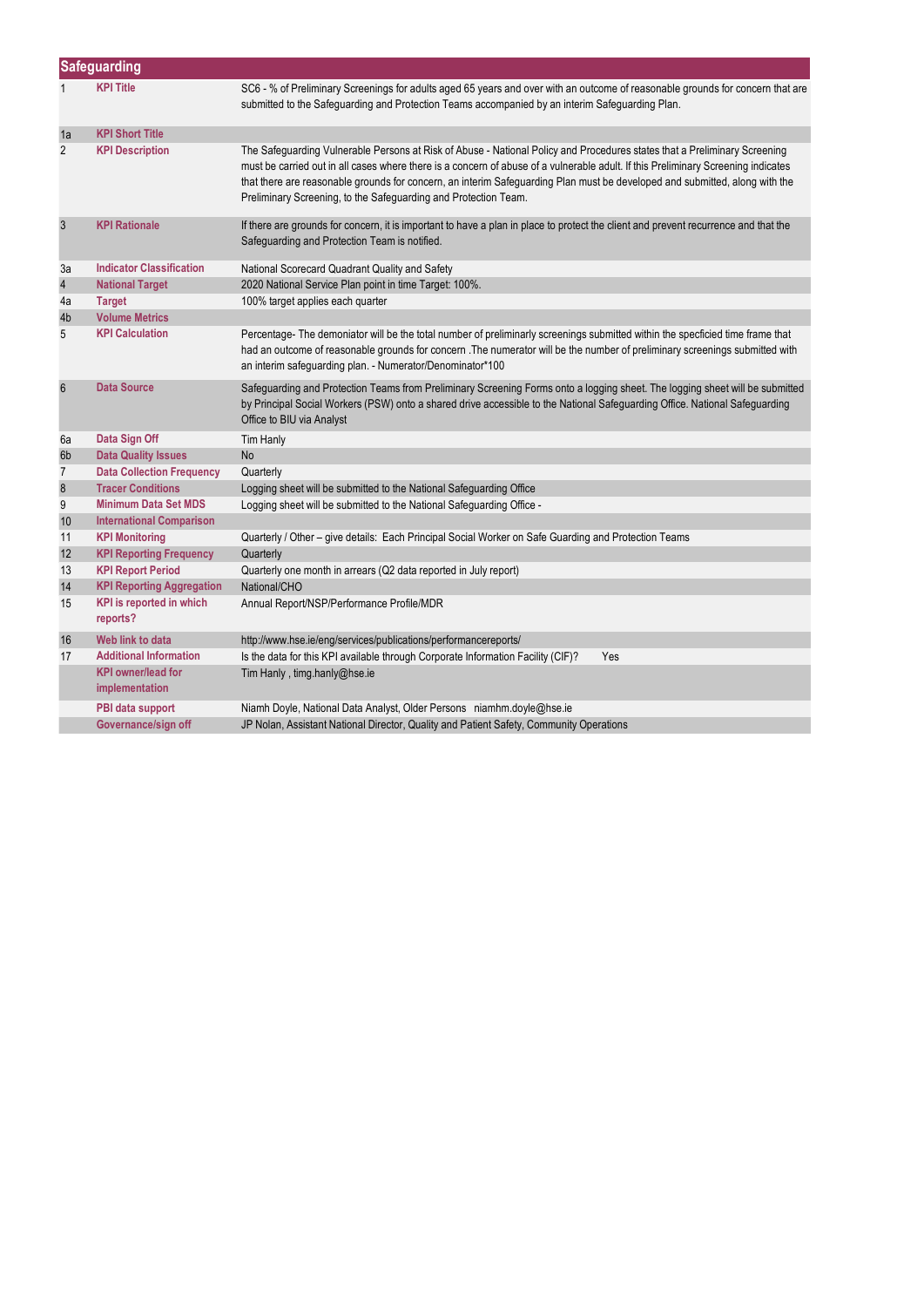|                | <b>Safeguarding</b>                         |                                                                                                                                                                                                                                                                                                                                                                                                                                                                  |  |
|----------------|---------------------------------------------|------------------------------------------------------------------------------------------------------------------------------------------------------------------------------------------------------------------------------------------------------------------------------------------------------------------------------------------------------------------------------------------------------------------------------------------------------------------|--|
| $\mathbf{1}$   | <b>KPI Title</b>                            | SC7 - % of Preliminary Screenings for adults under 65 years with an outcome of reasonable grounds for concern that are<br>submitted to the Safeguarding and Protection Teams accompanied by an interim Safeguarding Plan                                                                                                                                                                                                                                         |  |
| 1a             | <b>KPI Short Title</b>                      |                                                                                                                                                                                                                                                                                                                                                                                                                                                                  |  |
| $\overline{2}$ | <b>KPI Description</b>                      | The Safeguarding Vulnerable Persons at Risk of Abuse - National Policy and Procedures states that a Preliminary Screening<br>must be carried out in all cases where there is a concern of abuse of a vulnerable adult. If this Preliminary Screening indicates<br>that there are reasonable grounds for concern, an interim Safeguarding Plan must be developed and submitted, along with the<br>Preliminary Screening, to the Safeguarding and Protection Team. |  |
| 3              | <b>KPI Rationale</b>                        | If there are grounds for concern, it is important to have a plan in place to protect the client and prevent recurrence and that the<br>Safeguarding and Protection Team is notified.                                                                                                                                                                                                                                                                             |  |
| 3a             | <b>Indicator Classification</b>             | National Scorecard Quadrant Quality and Safety                                                                                                                                                                                                                                                                                                                                                                                                                   |  |
| $\overline{4}$ | <b>National Target</b>                      | 2020 National Service Plan point in time target: 100%.                                                                                                                                                                                                                                                                                                                                                                                                           |  |
| 4a             | <b>Target</b>                               | 100% target applies each Quarter                                                                                                                                                                                                                                                                                                                                                                                                                                 |  |
| 4b             | <b>Volume Metrics</b>                       |                                                                                                                                                                                                                                                                                                                                                                                                                                                                  |  |
| 5              | <b>KPI Calculation</b>                      | Percentage- The demoniator will be the total number of preliminarly screenings submitted within the specficied time frame that<br>had an outcome of reasonable grounds for concern . The numerator will be the number of preliminary screenings submitted with<br>an interim safeguarding plan - Numerator/Denominator*100                                                                                                                                       |  |
| 6              | <b>Data Source</b>                          | Safeguarding and Protection Teams from Preliminary Screening Forms onto a logging sheet. The logging sheet will be submitted<br>by Principal Social Workers (PSW) onto a shared drive accessible to the National Safeguarding Office. National Safeguarding<br>Office to BIU via Analyst                                                                                                                                                                         |  |
| 6a             | Data Sign Off                               | Tim Hanly                                                                                                                                                                                                                                                                                                                                                                                                                                                        |  |
| 6b             | <b>Data Quality Issues</b>                  | No                                                                                                                                                                                                                                                                                                                                                                                                                                                               |  |
| $\overline{7}$ | <b>Data Collection Frequency</b>            | Quarterly                                                                                                                                                                                                                                                                                                                                                                                                                                                        |  |
| 8              | <b>Tracer Conditions</b>                    | Logging sheet will be submitted to the National Safeguarding Office                                                                                                                                                                                                                                                                                                                                                                                              |  |
| 9              | <b>Minimum Data Set MDS</b>                 | Logging sheet will be submitted to the National Safeguarding Office -                                                                                                                                                                                                                                                                                                                                                                                            |  |
| 10             | <b>International Comparison</b>             |                                                                                                                                                                                                                                                                                                                                                                                                                                                                  |  |
| 11             | <b>KPI Monitoring</b>                       | Quarterly / Other - give details: Each Principal Social Worker on Safe Guarding and Protection Teams                                                                                                                                                                                                                                                                                                                                                             |  |
| 12             | <b>KPI Reporting Frequency</b>              | Quarterly                                                                                                                                                                                                                                                                                                                                                                                                                                                        |  |
| 13             | <b>KPI Report Period</b>                    | Quarterly one month in arrears (Q2 data reported in July report)                                                                                                                                                                                                                                                                                                                                                                                                 |  |
| 14             | <b>KPI Reporting Aggregation</b>            | National/CHO                                                                                                                                                                                                                                                                                                                                                                                                                                                     |  |
| 15             | <b>KPI</b> is reported in which<br>reports? | Annual Report/NSP/Performance Profile/MDR                                                                                                                                                                                                                                                                                                                                                                                                                        |  |
| 16             | Web link to data                            | http://www.hse.ie/eng/services/publications/performancereports/                                                                                                                                                                                                                                                                                                                                                                                                  |  |
| 17             | <b>Additional Information</b>               | Is the data for this KPI available through Corporate Information Facility (CIF)?<br>Yes                                                                                                                                                                                                                                                                                                                                                                          |  |
|                | <b>KPI owner/lead for</b><br>implementation | Tim Hanly, timg.hanly@hse.ie                                                                                                                                                                                                                                                                                                                                                                                                                                     |  |
|                | PBI data support                            | Niamh Doyle, National Data Analyst, Older Persons niamhm.doyle@hse.ie                                                                                                                                                                                                                                                                                                                                                                                            |  |
|                | Governance/sign off                         | JP Nolan, Assistant National Director, Quality and Patient Safety, Community Operations                                                                                                                                                                                                                                                                                                                                                                          |  |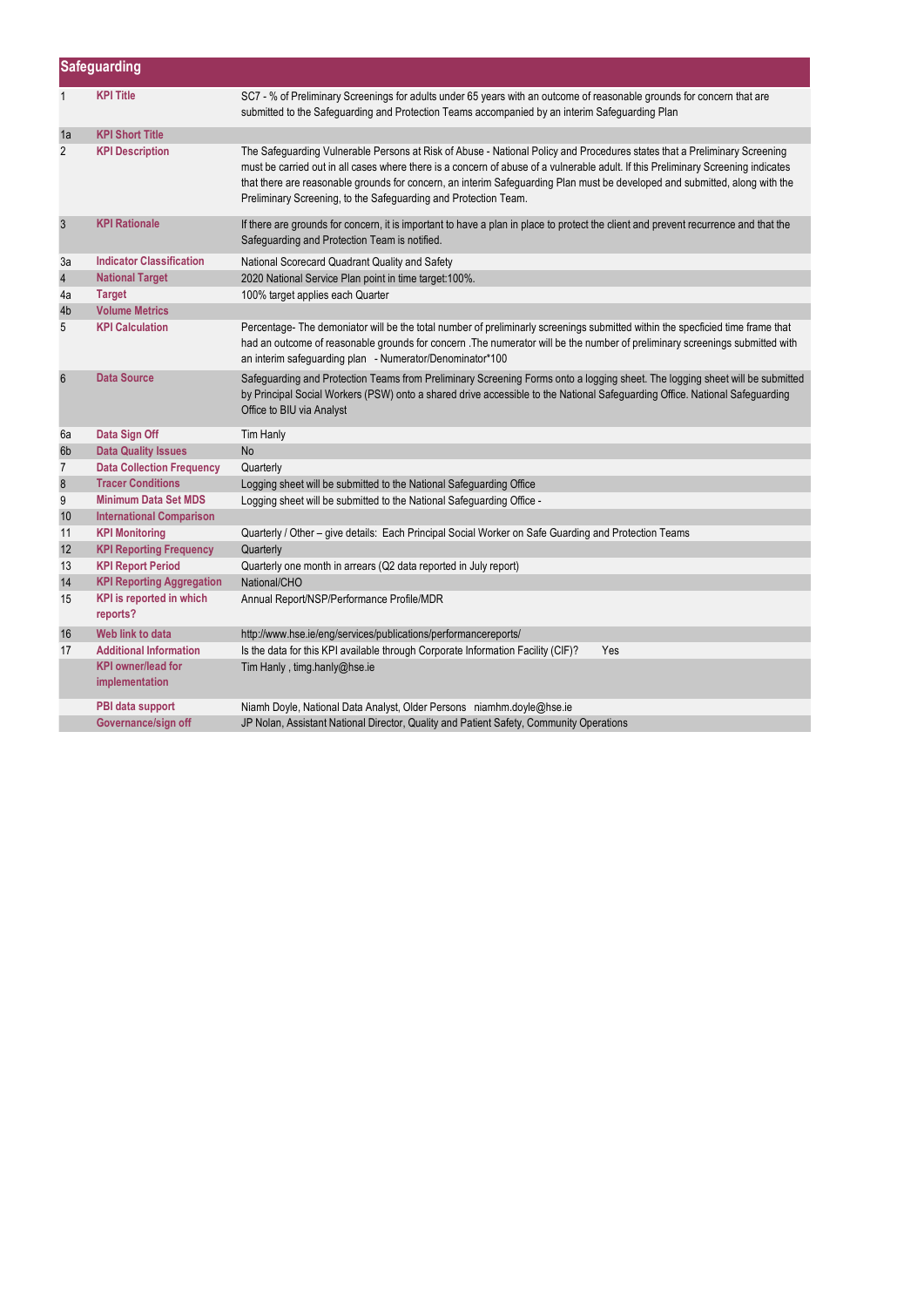|                  | <b>Transitional Care</b>                    |                                                                                                                                                                                                                                                                                                                                                                                                                                                                                                                                                                                                           |  |  |
|------------------|---------------------------------------------|-----------------------------------------------------------------------------------------------------------------------------------------------------------------------------------------------------------------------------------------------------------------------------------------------------------------------------------------------------------------------------------------------------------------------------------------------------------------------------------------------------------------------------------------------------------------------------------------------------------|--|--|
| $\mathbf{1}$     | <b>KPI Title</b>                            | OP44 -No. of persons in receipt of payment for transitional care in alternative care settings                                                                                                                                                                                                                                                                                                                                                                                                                                                                                                             |  |  |
| 1a               | <b>KPI Short Title</b>                      |                                                                                                                                                                                                                                                                                                                                                                                                                                                                                                                                                                                                           |  |  |
| $\overline{2}$   | <b>KPI Description</b>                      | The number of persons discharged from Acute Hospitals and supported in a Transitional Care Bed under Delayed Transfer of<br>Care Funding at a point in time .Transitional Care Bed - A bed provided in a private nursing home under the agreed NTPF rate for<br>patients categorised as a Delayed Transfer of Care patient in an Acute Hospital who requires long stay care and is waiting for<br>NHSS application to be finalised or patient requiring a period of convalesence in private nursing home before returning home up<br>to a period of maximum 4 weeks. Clients in Payment at point in time. |  |  |
| 3                | <b>KPI Rationale</b>                        | TCB's facilitate the discharge of Delayed Tansfers of Care patients to private nursing homes for patients waiting for NHSS care<br>or who require a period of convalescence and return home.                                                                                                                                                                                                                                                                                                                                                                                                              |  |  |
| 3a               | <b>Indicator Classification</b>             | National Scorecard Quadrant - Access                                                                                                                                                                                                                                                                                                                                                                                                                                                                                                                                                                      |  |  |
| $\overline{4}$   | <b>National Target</b>                      | National Service Plan Point in Time National Target 2020-1,160                                                                                                                                                                                                                                                                                                                                                                                                                                                                                                                                            |  |  |
| 4a               | <b>Target</b>                               | Point in Time KPI - 1,160 target applied each month                                                                                                                                                                                                                                                                                                                                                                                                                                                                                                                                                       |  |  |
| 4b               | <b>Volume Metrics</b>                       |                                                                                                                                                                                                                                                                                                                                                                                                                                                                                                                                                                                                           |  |  |
| 5                | <b>KPI Calculation</b>                      | A count of the number of persons at a point in time on the last working day of the month in receipt of payment of transitional care<br>funding in an alternative care settings.                                                                                                                                                                                                                                                                                                                                                                                                                           |  |  |
| $\boldsymbol{6}$ | <b>Data Source</b>                          | National Transitional Care Office to BIU                                                                                                                                                                                                                                                                                                                                                                                                                                                                                                                                                                  |  |  |
| 6a               | Data Sign Off                               | Samantha Rayner, General Manager, Services for Older People, Communtiy Operations.                                                                                                                                                                                                                                                                                                                                                                                                                                                                                                                        |  |  |
| 6 <sub>b</sub>   | <b>Data Quality Issues</b>                  | Data quality issues are addressed as they arise.                                                                                                                                                                                                                                                                                                                                                                                                                                                                                                                                                          |  |  |
| $\overline{7}$   | <b>Data Collection Frequency</b>            | Monthly                                                                                                                                                                                                                                                                                                                                                                                                                                                                                                                                                                                                   |  |  |
| $\boldsymbol{8}$ | <b>Tracer Conditions</b>                    |                                                                                                                                                                                                                                                                                                                                                                                                                                                                                                                                                                                                           |  |  |
| 9                | <b>Minimum Data Set MDS</b>                 | No. of approved applications that meet criteria for scheme.                                                                                                                                                                                                                                                                                                                                                                                                                                                                                                                                               |  |  |
| 10               | <b>International Comparison</b>             | Not applicable                                                                                                                                                                                                                                                                                                                                                                                                                                                                                                                                                                                            |  |  |
| 11               | <b>KPI Monitoring</b>                       | Daily                                                                                                                                                                                                                                                                                                                                                                                                                                                                                                                                                                                                     |  |  |
| 12               | <b>KPI Reporting Frequency</b>              | Monthly                                                                                                                                                                                                                                                                                                                                                                                                                                                                                                                                                                                                   |  |  |
| 13               | <b>KPI Report Period</b>                    | Monthly in arrears (June data reported in July)                                                                                                                                                                                                                                                                                                                                                                                                                                                                                                                                                           |  |  |
| 14               | <b>KPI Reporting Aggregation</b>            | National                                                                                                                                                                                                                                                                                                                                                                                                                                                                                                                                                                                                  |  |  |
| 15               | <b>KPI</b> is reported in which<br>reports? | NSP/Annual Report/PerformanceProfile/MDR                                                                                                                                                                                                                                                                                                                                                                                                                                                                                                                                                                  |  |  |
| 16               | Web link to data                            | http://www.hse.ie/eng/services/publications/performancereports/                                                                                                                                                                                                                                                                                                                                                                                                                                                                                                                                           |  |  |
| 17               | <b>Additional Information</b>               | Is the data for this KPI available through Corporate Information Facility (CIF)?<br>Yes                                                                                                                                                                                                                                                                                                                                                                                                                                                                                                                   |  |  |
|                  | <b>KPI owner/lead for</b><br>implementation | Sinead Delaney, Grade VII, National Transitional Care Office Manager. Sinead delaney1@hse.ie                                                                                                                                                                                                                                                                                                                                                                                                                                                                                                              |  |  |
|                  | PBI data support                            | Niamh Doyle, National Data Analyst, Older Persons niamhm.doyle@hse.ie                                                                                                                                                                                                                                                                                                                                                                                                                                                                                                                                     |  |  |
|                  | Governance/sign off                         | Sandra Tuohy, A.N.D. - Head of Operations & Service Improvement Services for Older People                                                                                                                                                                                                                                                                                                                                                                                                                                                                                                                 |  |  |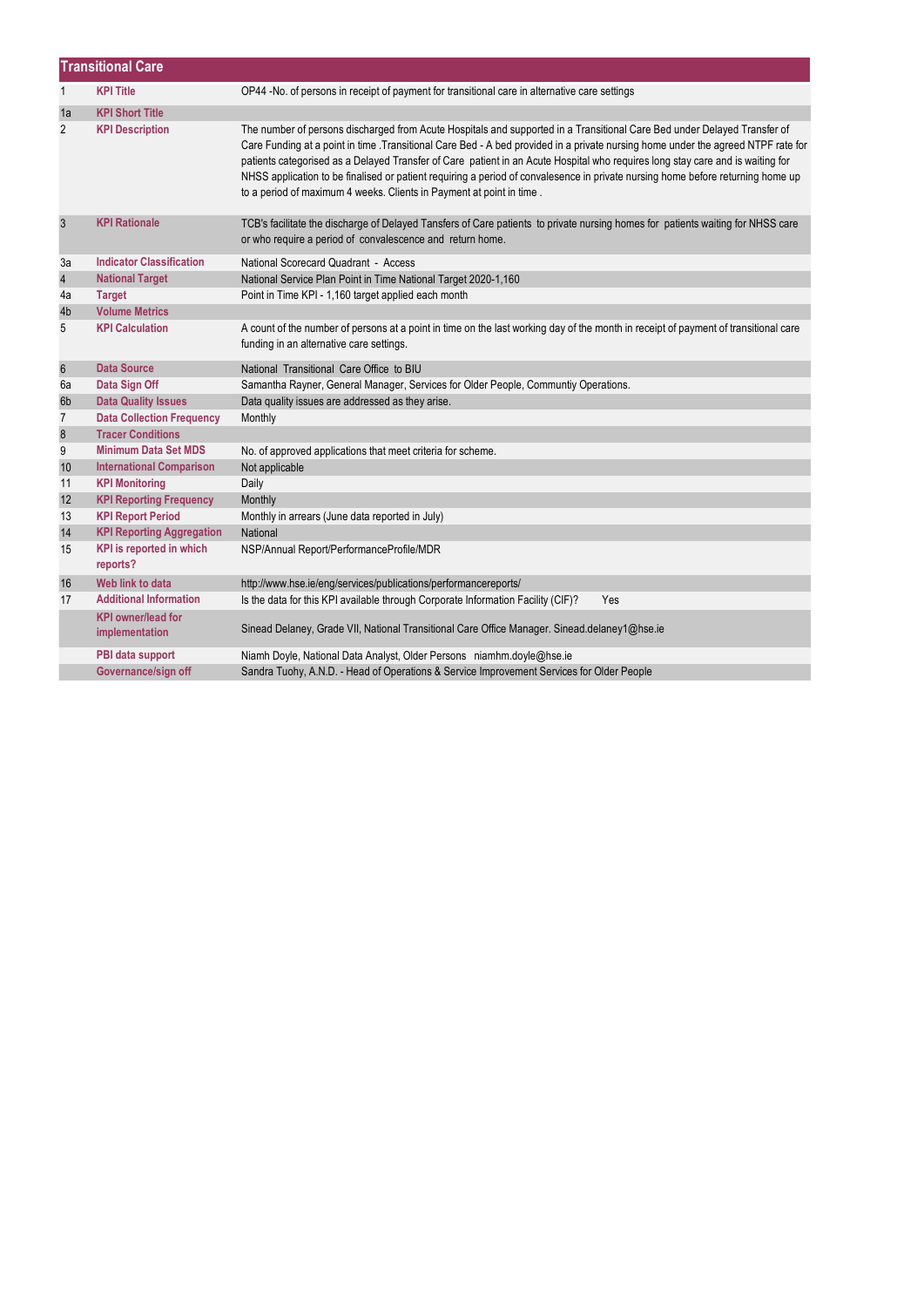|                | <b>Transitional Care</b>                    |                                                                                                                                                                                                                                                                                                                                                                                                                                                                                                          |  |  |
|----------------|---------------------------------------------|----------------------------------------------------------------------------------------------------------------------------------------------------------------------------------------------------------------------------------------------------------------------------------------------------------------------------------------------------------------------------------------------------------------------------------------------------------------------------------------------------------|--|--|
| $\mathbf{1}$   | <b>KPI Title</b>                            | OP46 - No. of persons in acute hospitals approved for transitional care to move to alternative care settings                                                                                                                                                                                                                                                                                                                                                                                             |  |  |
| 1a             | <b>KPI Short Title</b>                      | No. of persons approved for Transitional Care                                                                                                                                                                                                                                                                                                                                                                                                                                                            |  |  |
| $\overline{2}$ | <b>KPI Description</b>                      | The number of persons in Acute Hospitals approved for a Transitional Care Bed under Delayed Transfer of Care<br>Funding. Transitional Care Bed - A bed provided in a private nursing home under the agreed NTPF rate for patients categorised<br>as a Delayed Transfer of Care patient in an Acute Hospital who is requires long stay care and is waiting for NHSS application to<br>be finalised or patient requiring a period of convalesence before returning home up to a period of maximum 4 weeks. |  |  |
| 3              | <b>KPI Rationale</b>                        | TCB's facilitate the discharge of Delayed Transfer of Care patients to private nursing homes for patients waiting for NHSS care<br>or who require a period of convalescence and return home                                                                                                                                                                                                                                                                                                              |  |  |
| За             | <b>Indicator Classification</b>             | National Scorecard Quadrant - Access                                                                                                                                                                                                                                                                                                                                                                                                                                                                     |  |  |
| $\overline{4}$ | <b>National Target</b>                      | National Service Plan Cumulative National Target 2020 - 11,335                                                                                                                                                                                                                                                                                                                                                                                                                                           |  |  |
| 4a             | <b>Target</b>                               | January: 976, February: 976, March: 1,251, April: 828, May: 828, June:1,035, July: 828, August: 1,035 September: 828, October:<br>828, November: 1,035, December: 887                                                                                                                                                                                                                                                                                                                                    |  |  |
| 4b             | <b>Volume Metrics</b>                       |                                                                                                                                                                                                                                                                                                                                                                                                                                                                                                          |  |  |
| 5              | <b>KPI Calculation</b>                      | A count of the number of people in acute hospitals who were approved for transitional care in order to move to an alternative care<br>setting during the reporting month.                                                                                                                                                                                                                                                                                                                                |  |  |
| $6\phantom{1}$ | <b>Data Source</b>                          | National Transitional Care Office to BIU                                                                                                                                                                                                                                                                                                                                                                                                                                                                 |  |  |
| 6a             | Data Sign Off                               | Samantha Rayner, General Manager, Services for Older People, Communtiy Operations.                                                                                                                                                                                                                                                                                                                                                                                                                       |  |  |
| 6b             | <b>Data Quality Issues</b>                  | Data quality issues are addressed as they arise.                                                                                                                                                                                                                                                                                                                                                                                                                                                         |  |  |
| $\overline{7}$ | <b>Data Collection Frequency</b>            | Monthly                                                                                                                                                                                                                                                                                                                                                                                                                                                                                                  |  |  |
| $\bf 8$        | <b>Tracer Conditions</b>                    |                                                                                                                                                                                                                                                                                                                                                                                                                                                                                                          |  |  |
| 9              | <b>Minimum Data Set MDS</b>                 | No. of approved applications that meet criteria for scheme.                                                                                                                                                                                                                                                                                                                                                                                                                                              |  |  |
| 10             | <b>International Comparison</b>             | Not applicable                                                                                                                                                                                                                                                                                                                                                                                                                                                                                           |  |  |
| 11             | <b>KPI Monitoring</b>                       | Daily                                                                                                                                                                                                                                                                                                                                                                                                                                                                                                    |  |  |
| 12             | <b>KPI Reporting Frequency</b>              | Monthly                                                                                                                                                                                                                                                                                                                                                                                                                                                                                                  |  |  |
| 13             | <b>KPI Report Period</b>                    | Monthly in arrears (June data reported in July)                                                                                                                                                                                                                                                                                                                                                                                                                                                          |  |  |
| 14             | <b>KPI Reporting Aggregation</b>            | National                                                                                                                                                                                                                                                                                                                                                                                                                                                                                                 |  |  |
| 15             | <b>KPI</b> is reported in which<br>reports? | NSP/Annual Report/Performance Profile/MDR                                                                                                                                                                                                                                                                                                                                                                                                                                                                |  |  |
| 16             | Web link to data                            | http://www.hse.ie/eng/services/publications/performancereports/                                                                                                                                                                                                                                                                                                                                                                                                                                          |  |  |
| 17             | <b>Additional Information</b>               | Is the data for this KPI available through Corporate Information Facility (CIF)?<br>Yes                                                                                                                                                                                                                                                                                                                                                                                                                  |  |  |
|                | <b>KPI owner/lead for</b><br>implementation | Sinead Delaney, Grade VII, National Transitional Care Office Manager. Sinead delaney1@hse.ie                                                                                                                                                                                                                                                                                                                                                                                                             |  |  |
|                | PBI data support                            | Niamh Doyle, National Data Analyst, Older Persons niamhm.doyle@hse.ie                                                                                                                                                                                                                                                                                                                                                                                                                                    |  |  |
|                | Governance/sign off                         | Sandra Tuohy, A.N.D. - Head of Operations & Service Improvement Services for Older People                                                                                                                                                                                                                                                                                                                                                                                                                |  |  |